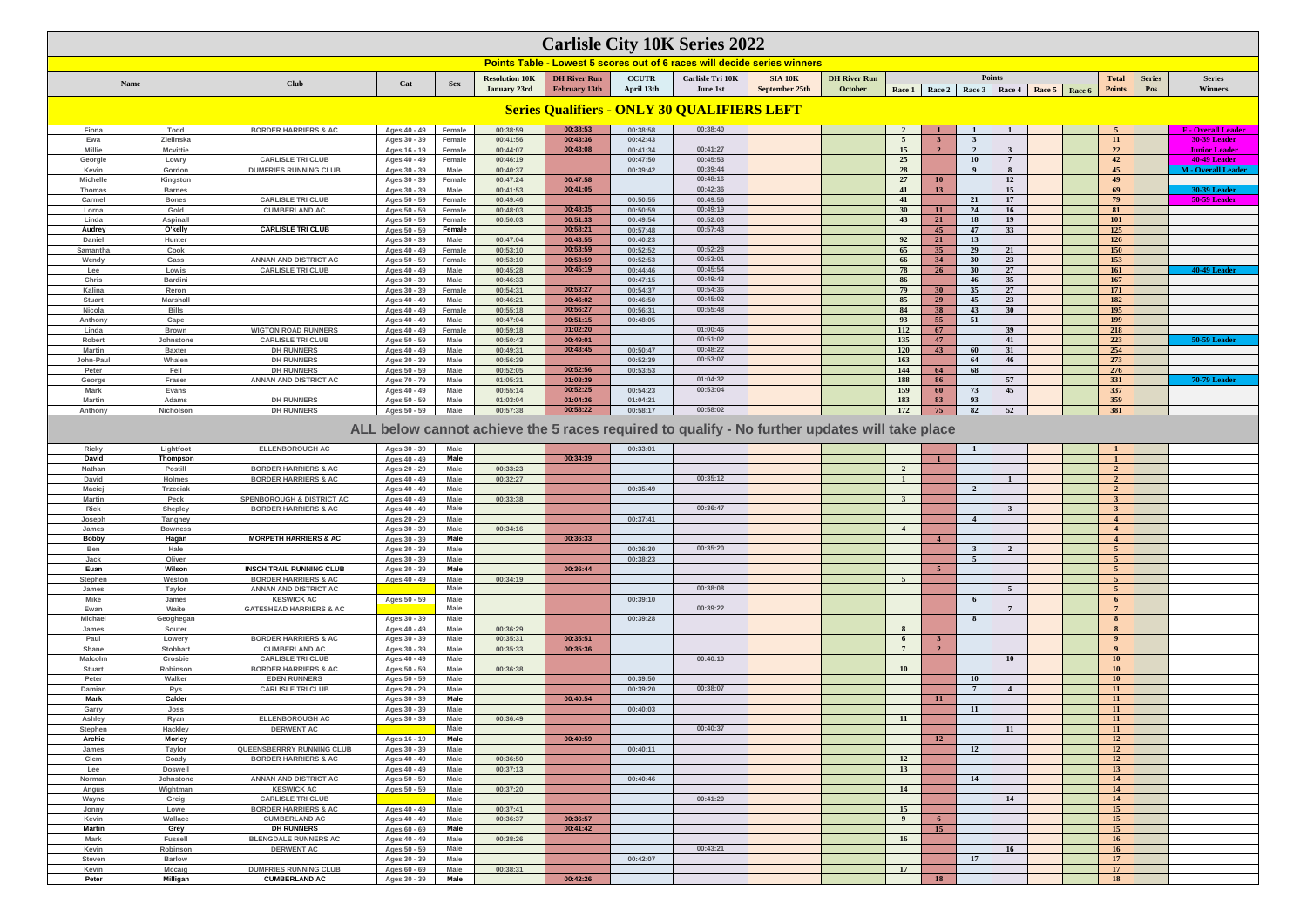| Nigel         | <b>Beaty</b>           |                              | Ages 40 - 49 | Male |          |          | 00:42:23 |           |                 | 18        | 18              |  |
|---------------|------------------------|------------------------------|--------------|------|----------|----------|----------|-----------|-----------------|-----------|-----------------|--|
| Garry         | <b>Burns</b>           | <b>HARDROCK HOODLUMS</b>     | Ages 40 - 49 | Male |          |          | 00:43:44 |           |                 | 18        | 18              |  |
|               |                        |                              |              |      |          |          |          |           |                 |           |                 |  |
| Lee           | Todhunter              | <b>WIGTON ROAD RUNNERS</b>   | Ages 40 - 49 | Male | 00:38:46 |          |          | <b>18</b> |                 |           | 18              |  |
| Andy          | Robb                   | ADAC                         | Ages 40 - 49 | Male |          |          | 00:43:54 |           |                 | 19        | 19              |  |
| Sean          | <b>Uttley</b>          |                              | Ages 50 - 59 | Male | 00:38:53 |          |          | <b>19</b> |                 |           | 19              |  |
| Neil          | Richardson             | ANNAN AND DISTRICT AC        | Ages 40 - 49 | Male | 00:39:00 |          |          | <b>20</b> |                 |           | <b>20</b>       |  |
| John          | <b>Ernest Williams</b> | <b>EDEN RUNNERS</b>          | Ages 40 - 49 | Male | 00:39:03 |          |          | 21        |                 |           | 21              |  |
| Jach          | Johnstone              |                              | Ages 20 - 29 | Male |          |          | 00:43:40 |           |                 | 22        | 22              |  |
|               |                        |                              |              |      |          |          |          |           |                 |           |                 |  |
| William       | Cox                    | NETHERHALL AC                | Ages 30 - 39 | Male | 00:39:36 |          |          | 23        |                 |           | 23              |  |
| Colin         | Fergusson              | <b>DUMFRIES HARRIERS</b>     | Ages 30 - 39 | Male |          |          | 00:43:32 |           |                 | 23        | 23              |  |
| Michael       | Sandelands             | <b>CUMBERLAND AC</b>         | Ages 50 - 59 | Male |          | 00:44:47 |          |           | 23              |           | 23              |  |
| Chris         | Mathieson              | <b>DERWENT AC</b>            | Ages 30 - 39 | Male |          | 00:45:02 |          |           | 24              |           | 24              |  |
| Alistair      |                        | <b>DUMFRIES HARRIERS</b>     | Ages 50 - 59 | Male |          |          | 00:43:35 |           |                 | 24        | 24              |  |
|               | <b>Barclay</b>         |                              |              |      |          |          |          |           |                 |           |                 |  |
| Paul          | Mckbown                | <b>EDEN RUNNERS</b>          | Ages 50 - 59 | Male |          |          | 00:45:23 |           |                 | 24        | 24              |  |
| David         | Postill                | <b>CARLISLE TRI CLUB</b>     | Ages 50 - 59 | Male | 00:39:49 |          |          | 24        |                 |           | 24              |  |
| Dayle         | Armstrong              |                              | Ages 30 - 39 | Male |          | 00:45:10 |          |           | 25              |           | 25              |  |
| Andrew        | Carlile                |                              | Ages 40 - 49 | Male | 00:39:59 |          |          | 25        |                 |           | 25              |  |
|               |                        |                              |              |      |          |          |          |           |                 | 26        | 26              |  |
| Gary          | Ellison                |                              | Ages 40 - 49 | Male |          |          | 00:44:07 |           |                 |           |                 |  |
| Adam          | Mcglone                |                              | Ages 50 - 59 | Male |          |          | 00:45:40 |           |                 | 26        | 26              |  |
| Ross          | Wellburn               | ANNAN AND DISTRICT AC        | Ages 30 - 39 | Male |          |          | 00:44:12 |           |                 | 28        | 28              |  |
| Andrew        | Douglas                | <b>EDEN RUNNERS</b>          | Ages 40 - 49 | Male | 00:39:26 |          | 00:38:39 | 22        |                 | 6         | 28              |  |
| Adam          | Cleminson              | <b>DH RUNNERS</b>            |              | Male |          |          | 00:46:16 |           |                 | 28        | 28              |  |
| John          | Robson                 | <b>HELM HILL RUNNERS</b>     | Ages 50 - 59 | Male | 00:40:51 |          |          | 29        |                 |           | 29              |  |
|               |                        |                              |              |      |          |          |          |           |                 |           |                 |  |
| <b>Nick</b>   | Rome                   | <b>BORDER REIVER RUNNERS</b> | Ages 50 - 59 | Male |          |          | 00:44:35 |           |                 | 29        | 29              |  |
| Mark          | <b>Brewer</b>          | <b>TRI-LAKELAND</b>          | Ages 30 - 39 | Male | 00:40:53 |          |          | 30        |                 |           | 30 <sup>°</sup> |  |
| Alister       | Robson                 | <b>FETCHEVERYONE</b>         | Ages 50 - 59 | Male |          | 00:46:06 |          |           | 30 <sup>°</sup> |           | 30 <sup>°</sup> |  |
| Gavin         | Collingwood            | <b>DUMFRIES HARRIERS</b>     | Ages 20 - 29 | Male |          |          | 00:44:37 |           |                 | 31        | 31              |  |
| Kev           | Iveson                 | <b>DH RUNNERS</b>            | Ages 40 - 49 | Male |          | 00:41:45 | 00:41:22 |           | <b>16</b>       | 15        | 31              |  |
| John          |                        |                              | Ages 40 - 49 | Male |          | 00:46:09 |          |           | 31              |           | 31              |  |
|               | Messenger              |                              |              |      |          |          |          |           |                 |           |                 |  |
| Grant         | Noble                  | <b>EDINBURGH AC</b>          | Ages 50 - 59 | Male | 00:40:58 |          |          | 31        |                 |           | 31              |  |
| Max           | Robertson              | <b>WIGTON ROAD RUNNERS</b>   | Ages 30 - 39 | Male |          |          | 00:44:48 |           |                 | 32        | 32              |  |
| Joseph        | Webb                   | <b>EDEN RUNNERS</b>          | Ages 30 - 39 | Male | 00:41:02 |          |          | 32        |                 |           | 32              |  |
| Daniel        | Wilson                 | <b>CUMBERLAND AC</b>         | Ages 30 - 39 | Male |          |          | 00:44:58 |           |                 | 33        | 33 <sup>3</sup> |  |
| Richard       | Smith                  | ANNAN AND DISTRICT AC        | Ages 50 - 59 | Male |          |          | 00:49:14 |           |                 | 33        | 33 <sup>3</sup> |  |
|               |                        |                              |              |      |          |          |          |           |                 |           |                 |  |
| David         | Grimshaw               | <b>SWPT</b>                  | Ages 40 - 49 | Male | 00:41:08 |          |          | 34        |                 |           | 34              |  |
| Chris         | Knox                   | <b>DH RUNNERS</b>            | Ages 60 - 69 | Male |          | 00:46:44 |          |           | 34              |           | 34              |  |
| James         | Taylor                 | <b>DH RUNNERS</b>            |              | Male |          |          | 00:49:23 |           |                 | 34        | 34              |  |
| Adam          | Nelson                 |                              | Ages 20 - 29 | Male |          |          | 00:45:16 |           |                 | 35        | 35              |  |
|               |                        |                              |              | Male | 00:40:12 | 00:40:18 |          | <b>26</b> | - 9             |           | 35              |  |
| Rob           | <b>Hastings</b>        |                              | Ages 30 - 39 |      |          |          |          |           |                 |           |                 |  |
| Timothy       | Lee                    |                              | Ages 30 - 39 | Male | 00:41:08 |          |          | 35        |                 |           | 35              |  |
| Andy          | Caven                  | <b>DH RUNNERS</b>            | Ages 50 - 59 | Male |          | 00:46:45 |          |           | 35 <sup>2</sup> |           | 35 <sup>5</sup> |  |
| Josh          | Williams               |                              | Ages 30 - 39 | Male |          |          | 00:45:29 |           |                 | 36        | 36 <sup>°</sup> |  |
| Graham        | Harmse                 | <b>CARLISLE TRI CLUB</b>     | Ages 50 - 59 | Male |          |          | 00:49:38 |           |                 | 36        | 36              |  |
| <b>Tony</b>   | <b>Mills</b>           | <b>DH RUNNERS</b>            | Ages 50 - 59 | Male |          | 00:47:17 |          |           | 36 <sup>°</sup> |           | 36 <sup>°</sup> |  |
|               |                        |                              |              |      |          |          |          |           |                 |           |                 |  |
| Robert        | Plunkett               |                              | Ages 50 - 59 | Male | 00:41:16 |          |          | 36        |                 |           | 36              |  |
| Gareth        | Cavanagh               |                              | Ages 20 - 29 | Male |          |          | 00:45:32 |           |                 | 37        | 37              |  |
| <b>Brian</b>  | Champkins              | <b>BORDER REIVER RUNNERS</b> | Ages 40 - 49 | Male |          |          | 00:50:08 |           |                 | 37        | 37              |  |
| Mark          | Moore                  | <b>DH RUNNERS</b>            | Ages 40 - 49 | Male |          | 00:42:02 | 00:42:29 |           | 17              | <b>20</b> | 37              |  |
| Gerard        | Laker                  |                              | Ages 50 - 59 | Male |          | 00:47:21 |          |           | 37              |           | 37              |  |
|               |                        |                              |              |      |          |          |          |           |                 |           |                 |  |
| Andy          | <b>Mouat</b>           |                              | Ages 30 - 39 | Male |          | 00:47:48 |          |           | 38              |           | 38              |  |
| Alan          | Barr                   | <b>HOWGILL HARRIERS</b>      | Ages 50 - 59 | Male |          |          | 00:45:39 |           |                 | 38        | 38              |  |
| Antony        | <b>Briscoe</b>         | <b>CUMBERLAND AC</b>         | Ages 50 - 59 | Male | 00:41:20 |          |          | 38        |                 |           | 38              |  |
| John          | Tollitt                | <b>TYNE BRIDGE HARRIERS</b>  | Ages 50 - 59 | Male | 00:41:46 |          |          | 39        |                 |           | 39 <sup>°</sup> |  |
| Gordon        | <b>Vivers</b>          | ANNAN AND DISTRICT AC        | Ages 50 - 59 | Male |          |          | 00:50:17 |           |                 | 39        | 39 <sup>°</sup> |  |
|               |                        |                              |              |      |          |          |          |           |                 |           |                 |  |
| Peter         | Goulston               | <b>DH RUNNERS</b>            | Ages 50 - 59 | Male |          | 00:48:13 |          |           | 40              |           | 40              |  |
| Richie        | Witt                   |                              |              | Male |          |          | 00:50:27 |           |                 | 40        | 40              |  |
| David         | Piercy                 |                              | Ages 40 - 49 | Male | 00:41:04 | 00:40:07 |          | 33        | -8              |           | 41              |  |
| Graham        | Hetherington           | <b>CUMBERLAND AC</b>         | Ages 50 - 59 | Male |          | 00:48:27 |          |           | 41              |           | 41              |  |
| Stephen       | Harbach                |                              | Ages 40 - 49 | Male |          |          | 00:52:03 |           |                 | 42        | 42              |  |
| Ryan          | Hartley                |                              |              | Male |          | 00:48:39 |          |           | 42              |           | 42              |  |
|               |                        |                              | Ages 40 - 49 |      |          |          |          |           |                 |           |                 |  |
| Robert        | Gordon                 | <b>DUMFRIES RUNNING CLUB</b> | Ages 50 - 59 | Male |          |          | 00:46:19 |           |                 | 42        | 42              |  |
| Liam          | <b>Meredith</b>        |                              | Ages 30 - 39 | Male | 00:42:05 |          |          | 43        |                 |           | 43              |  |
| Ray           | Redoble                | <b>DH RUNNERS</b>            | Ages 40 - 49 | Male |          |          | 00:52:33 |           |                 | 43        | 43              |  |
| Ranjit        | Thomas                 | <b>DUMFRIES RUNNING CLUB</b> | Ages 50 - 59 | Male | 00:40:30 |          | 00:41:31 | 27        |                 | 16        | 43              |  |
| Andrew        | Johnstone              | ANNAN AND DISTRICT AC        | Ages 30 - 39 | Male |          |          | 00:46:49 |           |                 | 44        | 44              |  |
| <b>Brett</b>  | <b>Malloy</b>          | <b>DERWENT AC</b>            |              | Male |          | 00:42:48 | 00:43:56 |           | 19              | 25        | 44              |  |
|               |                        |                              | Ages 30 - 39 |      |          |          |          |           |                 |           |                 |  |
| Andrew        | Pescod                 | <b>DH RUNNERS</b>            | Ages 40 - 49 | Male | 00:42:09 |          |          | 44        |                 |           | 44              |  |
| Geoff         | Mcqueen                | ANNAN AND DISTRICT AC        | Ages 50 - 59 | Male |          |          | 00:52:51 |           |                 | 44        | 44              |  |
| Martin        | Thomlinson             |                              | Ages 40 - 49 | Male | 00:42:16 |          |          | 45        |                 |           | 45              |  |
| David         | Morris                 |                              | Ages 50 - 59 | Male |          | 00:48:55 |          |           | 45              |           | 45              |  |
| Carl          | Sealby                 | <b>EDEN RUNNERS</b>          | Ages 40 - 49 | Male | 00:42:17 |          |          | -46       |                 |           | 46              |  |
|               |                        |                              |              |      |          |          |          |           |                 |           |                 |  |
| <b>Stuart</b> | Ward                   |                              | Ages 40 - 49 | Male |          | 00:49:01 |          |           | 46              |           | 46              |  |
| John          | Patterson              |                              | Ages 30 - 39 | Male |          |          | 00:47:23 |           |                 | 47        | 47              |  |
| David         | Mitchell               |                              | Ages 50 - 59 | Male | 00:42:28 |          |          | 47        |                 |           | 47              |  |
| Robert        | Emmerson               | <b>BORDER REIVER RUNNERS</b> |              | Male |          |          | 00:54:11 |           |                 | 47        | 47              |  |
| Lee           | Wilkinson              |                              | Ages 40 - 49 | Male |          |          | 00:55:06 |           |                 | 48        | 48              |  |
|               |                        |                              |              |      |          |          |          |           |                 |           |                 |  |
| Keith         | Mcveigh                | <b>CUMBERLAND AC</b>         | Ages 60 - 69 | Male |          | 00:49:25 |          |           | 48              |           | 48              |  |
| <b>Nicky</b>  | Strong                 | <b>EDEN RUNNERS</b>          | Ages 30 - 39 | Male | 00:42:29 |          |          | 49        |                 |           | 49              |  |
| Andrew        | Kelly                  | <b>CUMBERLAND AC</b>         | Ages 40 - 49 | Male |          | 00:49:45 |          |           | 49              |           | 49              |  |
| John          | Lupton                 |                              | Ages 50 - 59 | Male |          |          | 00:56:18 |           |                 | 49        | 49              |  |
| Lewis         | <b>Black</b>           | QUEENSBERRRY RUNNING CLUB    | Ages 30 - 39 | Male |          |          | 00:48:05 |           |                 | 50        | 50              |  |
|               |                        |                              |              |      |          |          |          |           |                 |           |                 |  |
| Keith         | Forster                |                              | Ages 30 - 39 | Male | 00:42:35 |          |          | 50        |                 |           | 50              |  |
| Stephen       | Gascoigne              |                              | Ages 20 - 29 | Male | 00:42:57 |          |          | 51        |                 |           | 51              |  |
| Ross          | Ferguson               | <b>DH RUNNERS</b>            | Ages 20 - 29 | Male |          | 00:50:39 |          |           | 52              |           | 52              |  |
| Ken           | Mcgarva                |                              | Ages 60 - 69 | Male |          |          | 00:49:03 |           |                 | 52        | 52              |  |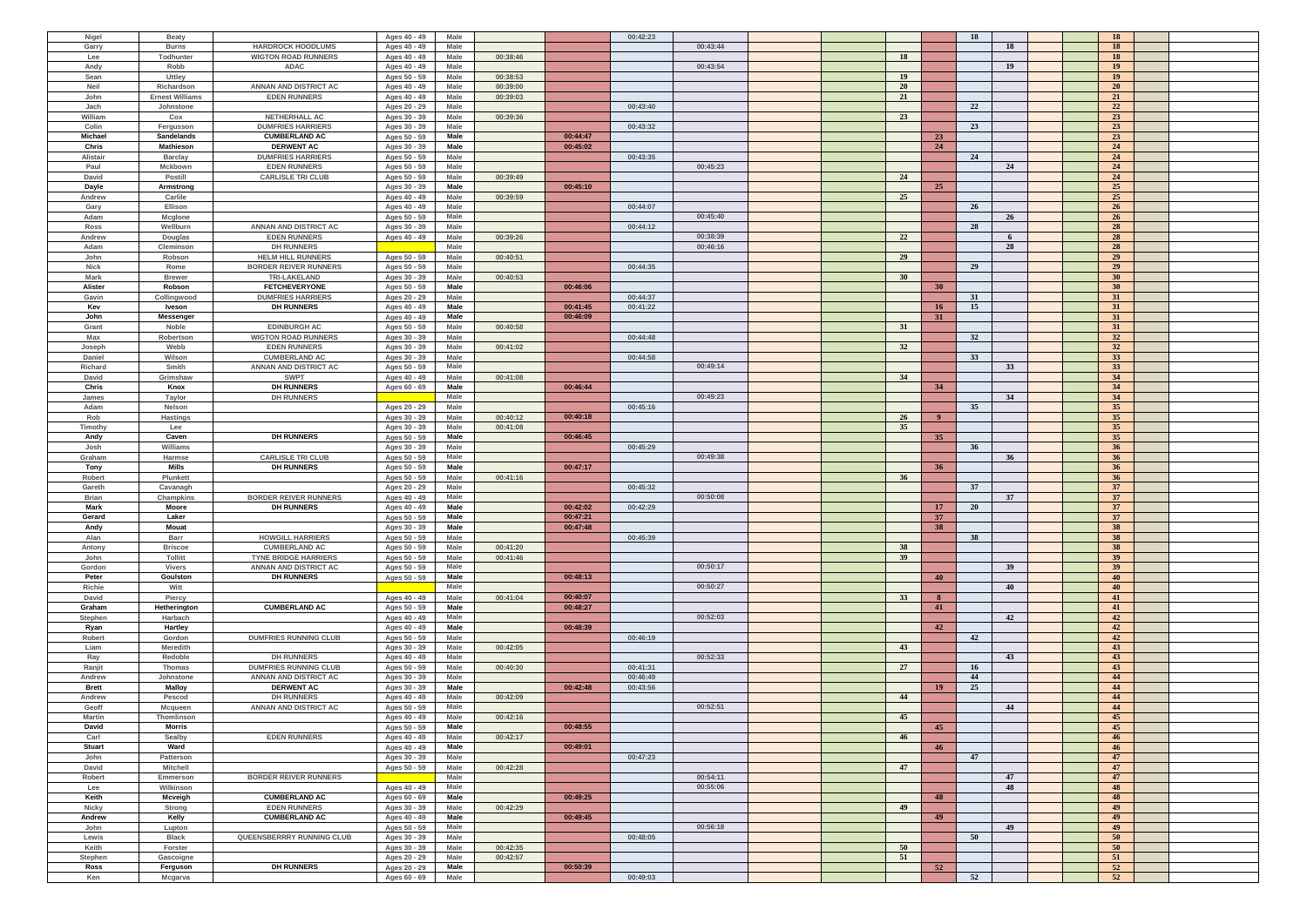| Ryan           | Wallace              |                                      | Ages 20 - 29                 | Male         | 00:43:17 |          |          |          |  | 54   |                |    |                         | 54       |  |
|----------------|----------------------|--------------------------------------|------------------------------|--------------|----------|----------|----------|----------|--|------|----------------|----|-------------------------|----------|--|
| Nathaniel      | Lee                  |                                      |                              | Male         |          |          |          | 00:59:43 |  |      |                |    | 54                      | 54       |  |
|                |                      |                                      |                              |              |          |          |          |          |  |      |                |    |                         |          |  |
| Toby           | Harling              | <b>DH RUNNERS</b>                    | Ages 40 - 49                 | Male         |          | 00:41:36 | 00:42:26 |          |  |      | 14             | 19 | 22                      | 55       |  |
| Mark           | Rutherford           |                                      | Ages 40 - 49                 | Male         |          |          | 00:49:40 |          |  |      |                | 55 |                         | 55       |  |
| Peter          | Stockdale            | <b>CARLISLE TRI CLUB</b>             | Ages 40 - 49                 | Male         |          |          |          | 01:03:05 |  |      |                |    | 55                      | 55       |  |
|                |                      |                                      |                              |              |          |          |          |          |  |      |                |    |                         | 56       |  |
| Mark           | Chandler             | <b>CARLISLE TRI CLUB</b>             | Ages 40 - 49                 | Male         | 00:43:48 |          |          |          |  | 56   |                |    |                         |          |  |
| Colin          | Gibbs                | <b>BODYFIT CUMBRIA RUNNING CLUB</b>  | Ages 50 - 59                 | Male         |          |          |          | 01:03:33 |  |      |                |    | 56                      | 56       |  |
| Gareth         | Irving               | <b>TRIATHLON ENGLAND</b>             | Ages 40 - 49                 | Male         | 00:43:48 |          |          |          |  | 57   |                |    |                         | 57       |  |
| Jon            | Mcleod               |                                      | Ages 50 - 59                 | Male         |          | 00:51:35 |          |          |  |      | 57             |    |                         | 57       |  |
| James          | Saxon                | <b>EDEN RUNNERS</b>                  | Ages 40 - 49                 | Male         | 00:43:48 |          |          |          |  | 58   |                |    |                         | 58       |  |
|                |                      |                                      |                              |              |          |          |          |          |  |      |                |    |                         |          |  |
| Peter          | Woodfield            |                                      | Ages 40 - 49                 | Male         |          |          | 00:50:10 |          |  |      |                | 58 |                         | 58       |  |
| <b>Steve</b>   | Viney                | <b>DH RUNNERS</b>                    | Ages 70 - 79                 | Male         |          | 00:51:44 |          |          |  |      | 58             |    |                         | 58       |  |
| Steven         | Wells                |                                      | Ages 30 - 39                 | Male         | 00:43:52 |          |          |          |  | 59   |                |    |                         | 59       |  |
| Stephen        | Warwick              |                                      | Ages 40 - 49                 | Male         |          |          | 00:50:23 |          |  |      |                | 59 |                         | 59       |  |
|                |                      |                                      |                              |              |          |          |          | 00:41:04 |  |      |                |    |                         |          |  |
| Alan           | Roberts              | <b>DH RUNNERS</b>                    | Ages 50 - 59                 | Male         | 00:41:18 | 00:40:46 |          |          |  | 37   | 10             |    | 12                      | 59       |  |
| Mark           | Cowperthwaite        | <b>CUMBERLAND AC</b>                 | Ages 50 - 59                 | Male         |          | 00:51:49 |          |          |  |      | 59             |    |                         | 59       |  |
| Paul           | <b>Mckeown</b>       | <b>EDEN RUNNERS</b>                  | Ages 50 - 59                 | Male         | 00:43:53 |          |          |          |  | -60  |                |    |                         | 60       |  |
| Richard        | <b>Brook</b>         | <b>CUMBERLAND AC</b>                 | Ages 40 - 49                 | Male         |          | 00:52:32 |          |          |  |      | 61             |    |                         | 61       |  |
|                |                      |                                      |                              |              |          |          |          |          |  |      |                |    |                         |          |  |
| Edward         | Mann                 |                                      | Ages 40 - 49                 | Male         |          |          | 00:51:00 |          |  |      |                | 61 |                         | 61       |  |
| Jonny          | Fearon               | <b>CARLISLE TRI CLUB</b>             | Ages 30 - 39                 | Male         | 00:43:15 |          |          | 00:39:56 |  | 53   |                |    | $\overline{\mathbf{9}}$ | 62       |  |
| Mike           | Robinson             | <b>CUMBERLAND AC</b>                 | Ages 40 - 49                 | Male         |          | 00:45:58 | 00:45:08 |          |  |      | 28             | 34 |                         | 62       |  |
| Malcolm        | Wood                 | <b>CUMBERLAND AC</b>                 | Ages 50 - 59                 | Male         |          | 00:52:50 |          |          |  |      | 62             |    |                         | 62       |  |
| Callum         | Pattinson            | <b>BORDER REIVER RUNNERS</b>         | Under 20                     | Male         |          |          | 00:51:31 |          |  |      |                | 62 |                         | 62       |  |
|                |                      |                                      |                              |              |          |          |          |          |  |      |                |    |                         |          |  |
| Lee            | Crowe                |                                      | Ages 30 - 39                 | Male         | 00:44:03 |          |          |          |  | 63   |                |    |                         | 63       |  |
| Brian          | Kerr                 | <b>DH RUNNERS</b>                    | Ages 50 - 59                 | Male         |          | 00:52:50 |          |          |  |      | 63             |    |                         | 63       |  |
| lan            | Mcdougall            | <b>CUMBERLAND AC</b>                 | Ages 50 - 59                 | Male         | 00:41:59 |          | 00:42:38 |          |  | 42   |                | 21 |                         | 63       |  |
| David          | Moon                 | <b>CARLISLE TRI CLUB</b>             | Ages 50 - 59                 | Male         |          |          | 00:51:59 |          |  |      |                | 63 |                         | 63       |  |
|                |                      |                                      |                              |              |          |          |          |          |  |      |                | 65 |                         | 65       |  |
| Richard        | Hutton               |                                      | Ages 40 - 49                 | Male         |          |          | 00:52:44 |          |  |      |                |    |                         |          |  |
| Dan            | Lewis                |                                      | Ages 40 - 49                 | Male         | 00:44:25 |          |          |          |  | 65   |                |    |                         | 65       |  |
| Colin          | <b>Browne</b>        | <b>CARLISLE TRI CLUB</b>             | Ages 40 - 49                 | Male         | 00:44:34 |          |          |          |  | 66   |                |    |                         | 66       |  |
| Martin         | Gallagher            |                                      | Ages 40 - 49                 | Male         |          |          | 00:46:00 | 00:45:30 |  |      |                | 41 | 25                      | 66       |  |
| Phil           | <b>Stevens</b>       |                                      | Ages 60 - 69                 | Male         |          |          | 00:53:04 |          |  |      |                | 66 |                         | 66       |  |
|                |                      |                                      |                              |              |          |          |          |          |  |      |                |    |                         |          |  |
| Leo            | Peck                 | <b>SPENBOROUGH &amp; DISTRICT AC</b> | Ages 16 - 19                 | Male         | 00:44:36 |          |          |          |  | 67   |                |    |                         | 67       |  |
| Gary           | Palmer               | <b>CUMBERLAND AC</b>                 | Ages 50 - 59                 | Male         |          | 00:55:12 |          |          |  |      | 67             |    |                         | 67       |  |
| <b>Steve</b>   | Rolls                |                                      | Ages 50 - 59                 | Male         |          |          | 00:53:49 |          |  |      |                | 67 |                         | 67       |  |
| Shaun          | Cavanagh             | <b>CUMBERLAND AC</b>                 | Ages 50 - 59                 | Male         | 00:44:44 |          |          |          |  | 68   |                |    |                         | 68       |  |
|                |                      |                                      |                              |              |          |          |          |          |  |      |                |    |                         |          |  |
| Mo             | Giovannini           | <b>DH RUNNERS</b>                    | Ages 50 - 59                 | Male         |          | 00:55:35 |          |          |  |      | 68             |    |                         | 68       |  |
| Jamie          | <b>Dowell</b>        |                                      | Ages 20 - 29                 | Male         |          |          | 00:53:55 |          |  |      |                | 69 |                         | 69       |  |
| Joe            | Heap                 | <b>DH RUNNERS</b>                    | Ages 20 - 29                 | Male         | 00:44:45 |          |          |          |  | 69   |                |    |                         | 69       |  |
| <b>Mike</b>    | Reed                 |                                      | Ages 30 - 39                 | Male         | 00:44:03 | 00:39:45 |          |          |  | 62   | $\overline{7}$ |    |                         | 69       |  |
|                |                      |                                      |                              |              |          |          |          |          |  |      |                |    |                         |          |  |
| Joe            | Chambers             | <b>RUN GMC</b>                       | Ages 30 - 39                 | Male         | 00:44:48 |          |          |          |  | 70   |                |    |                         | 70       |  |
| <b>Mike</b>    | Smith                | <b>CARLISLE TRI CLUB</b>             | Ages 30 - 39                 | Male         | 00:42:29 | 00:44:09 |          |          |  | 48   | 22             |    |                         | 70       |  |
| Ben            | Harper               | <b>CARLISLE TRI CLUB</b>             | Ages 40 - 49                 | Male         | 00:41:48 |          |          | 00:46:53 |  | 40   |                |    | 30                      | 70       |  |
| John           | <b>Hartness</b>      | <b>EDEN RUNNERS</b>                  | Ages 50 - 59                 | Male         |          |          | 00:53:45 |          |  |      |                | 70 |                         | 70       |  |
|                |                      |                                      |                              |              |          |          |          |          |  |      |                |    |                         |          |  |
| Mark           | Avison               |                                      | Ages 60 - 69                 | Male         |          | 00:57:14 |          |          |  |      | 70             |    |                         | 70       |  |
| Brian          | Hazlewood            | <b>DH RUNNERS</b>                    | Ages 40 - 49                 | Male         |          | 00:46:29 | 00:45:51 |          |  |      | 32             | 39 |                         | 71       |  |
| Martyn         | Minchella            | <b>CUMBERLAND AC</b>                 | Ages 40 - 49                 | Male         | 00:44:51 |          |          |          |  | - 71 |                |    |                         | 71       |  |
| Christopher    | Winspear             |                                      | Ages 50 - 59                 | Male         |          |          | 00:53:48 |          |  |      |                | 71 |                         | 71       |  |
|                |                      |                                      |                              |              |          |          |          |          |  |      |                |    |                         |          |  |
| David          | Ferrier              | <b>KESWICK AC</b>                    | Ages 60 - 69                 | Male         |          | 00:57:23 |          |          |  |      | 71             |    |                         | 71       |  |
| lan            | Wilson               | <b>CUMBERLAND AC</b>                 | Ages 40 - 49                 | Male         | 00:42:58 | 00:43:27 |          |          |  | 52   | <b>20</b>      |    |                         | 72       |  |
| Anthony        | Randell              |                                      | Ages 50 - 59                 | Male         | 00:44:53 |          |          |          |  | 72   |                |    |                         | 72       |  |
| John           | Quinn                |                                      | Ages 70 - 79                 | Male         |          | 00:57:55 |          |          |  |      | 73             |    |                         | 73       |  |
| <b>Martin</b>  | <b>Brakewell</b>     |                                      | Ages 40 - 49                 | Male         |          |          | 00:54:38 |          |  |      |                | 74 |                         | 74       |  |
|                |                      |                                      |                              |              |          |          |          |          |  |      |                |    |                         |          |  |
| David          | Connor               | <b>CARLISLE TRI CLUB</b>             | Ages 40 - 49                 | Male         | 00:43:59 |          |          | 00:41:09 |  | 61   |                |    | 13                      | 74       |  |
| Stu            | Hodgson              | <b>EDEN RUNNERS</b>                  | Ages 40 - 49                 | Male         | 00:45:11 |          |          |          |  | 74   |                |    |                         | 74       |  |
| Dave           | <b>Mason</b>         | <b>CARLISLE TRI CLUB</b>             | Ages 30 - 39                 | Male         | 00:43:35 |          |          | 00:43:59 |  | 55   |                |    | 20                      | 75       |  |
| Elaine         | Stockdale            | <b>WIGTON ROAD RUNNERS</b>           | Ages 30 - 39                 | Male         |          |          | 00:54:51 |          |  |      |                | 75 |                         | 75       |  |
|                | Holding              | <b>DH RUNNERS</b>                    |                              |              |          |          |          |          |  |      |                |    |                         |          |  |
| <b>Chris</b>   |                      |                                      | Ages 30 - 39                 | Male         |          | 00:59:28 |          |          |  |      | 76             |    |                         | 76       |  |
| Grant          | Irving               |                                      | Ages 30 - 39                 | Male         |          |          | 00:55:18 |          |  |      |                | 76 |                         | 76       |  |
| Peter          | Telford              | <b>CUMBERLAND AC</b>                 | Ages 40 - 49                 | Male         |          | 00:46:43 | 00:46:20 |          |  |      | 33             | 43 |                         | 76       |  |
| Nathan         | lon                  |                                      | Ages 16 - 19                 | Male         |          | 01:00:50 |          |          |  |      | 77             |    |                         | 77       |  |
| Simon          | Ravenhill            |                                      | Ages 50 - 59                 | Male         |          |          | 00:55:43 |          |  |      |                | 77 |                         | 77       |  |
|                |                      |                                      |                              |              |          |          |          |          |  |      | 78             |    |                         | 78       |  |
| Peter          | Rogers               | <b>DH RUNNERS</b>                    | Ages 60 - 69                 | Male         |          | 01:01:13 |          |          |  |      |                |    |                         |          |  |
| <b>Michael</b> | Aitken               |                                      | Ages 30 - 39                 | Male         |          |          | 00:56:33 |          |  |      |                | 79 |                         | 79       |  |
| Jamie          | Johnston             | <b>BORDER REIVER RUNNERS</b>         | Ages 30 - 39                 | Male         |          | 01:01:22 |          |          |  |      | 79             |    |                         | 79       |  |
| Craig          | <b>Butler</b>        |                                      | Ages 40 - 49                 | Male         | 00:45:31 |          |          |          |  | 79   |                |    |                         | 79       |  |
| Mark           | Harkness             |                                      | Ages 40 - 49                 | Male         |          |          | 00:57:04 | 00:44:41 |  |      |                | 80 |                         | 80       |  |
|                |                      |                                      |                              |              |          |          |          |          |  | 80   |                |    |                         | 80       |  |
| John           | Hudson               |                                      | Ages 50 - 59                 | Male         | 00:45:38 |          |          |          |  |      |                |    |                         |          |  |
| John           | Andrewartha          | <b>EDEN RUNNERS</b>                  | Ages 40 - 49                 | Male         | 00:45:41 |          |          |          |  | 81   |                |    |                         | 81       |  |
| Robin          | Hargreaves           |                                      | Ages 50 - 59                 | Male         |          | 01:01:58 |          |          |  |      | 81             |    |                         | 81       |  |
| Dale           | Clark                | <b>BORDER HARRIERS &amp; AC</b>      | Under 20                     | Male         |          |          | 00:56:57 |          |  |      |                | 81 |                         | 81       |  |
| Michael        | Kendall              | <b>CUMBERLAND AC</b>                 | Ages 40 - 49                 | Male         | 00:46:12 |          |          |          |  | 82   |                |    |                         | 82       |  |
| Simon          |                      |                                      |                              | Male         |          |          |          |          |  |      |                |    |                         |          |  |
|                |                      |                                      | Ages 40 - 49                 |              |          | 01:02:23 |          |          |  |      | 82             |    |                         | 82       |  |
|                | Wright               |                                      |                              | Male         |          |          | 00:58:08 |          |  |      |                | 83 |                         | 83       |  |
| Liam           | Aplin                | <b>GREAT BROUGHTON TRAILERS</b>      | Ages 40 - 49                 |              |          |          |          |          |  | 83   |                |    |                         | 83       |  |
| Dave           | Johnson              | <b>EDEN RUNNERS</b>                  | Ages 60 - 69                 | Male         | 00:46:14 |          |          |          |  |      |                |    |                         |          |  |
|                |                      |                                      |                              |              |          |          |          |          |  |      |                |    |                         |          |  |
| Stephen        | <b>Braithwaite</b>   |                                      | Ages 40 - 49                 | Male         | 00:46:15 |          |          |          |  | 84   |                |    |                         | 84       |  |
| Paul           | Dyson                | <b>GREAT BROUGHTON TRAILERS</b>      | Ages 40 - 49                 | Male         |          |          | 00:58:12 |          |  |      |                | 84 |                         | 84       |  |
| <b>Robert</b>  | Ainsworth            | <b>DH RUNNERS</b>                    | Ages 50 - 59                 | Male         |          | 01:05:29 |          |          |  |      | 84             |    |                         | 84       |  |
| <b>Martin</b>  | Withers              | <b>DH RUNNERS</b>                    | Ages 20 - 29                 | Male         |          | 01:07:44 |          |          |  |      | 85             |    |                         | 85       |  |
| Charles        | Watson               |                                      | Ages 50 - 59                 | Male         | 00:44:22 |          |          | 00:44:08 |  | - 64 |                |    | 21                      | 85       |  |
| Kieran         | Ritchie              |                                      |                              | Male         | 00:46:38 |          |          |          |  | 87   |                |    |                         | 87       |  |
|                |                      |                                      | Ages 30 - 39                 |              |          |          |          |          |  |      |                |    |                         |          |  |
| Jonathan       | Cork                 | <b>BORDER REIVER RUNNERS</b>         | Ages 30 - 39                 | Male         |          |          | 00:59:57 |          |  |      |                | 88 |                         | 88       |  |
| David          | <b>Martin</b>        |                                      | Ages 30 - 39                 | Male         | 00:46:43 |          |          |          |  | 88   |                |    |                         | 88       |  |
| Lewis<br>Paul  | Aitchison<br>Fleming |                                      | Ages 20 - 29<br>Ages 40 - 49 | Male<br>Male | 00:46:57 |          | 01:00:07 |          |  | 90   |                | 89 |                         | 89<br>90 |  |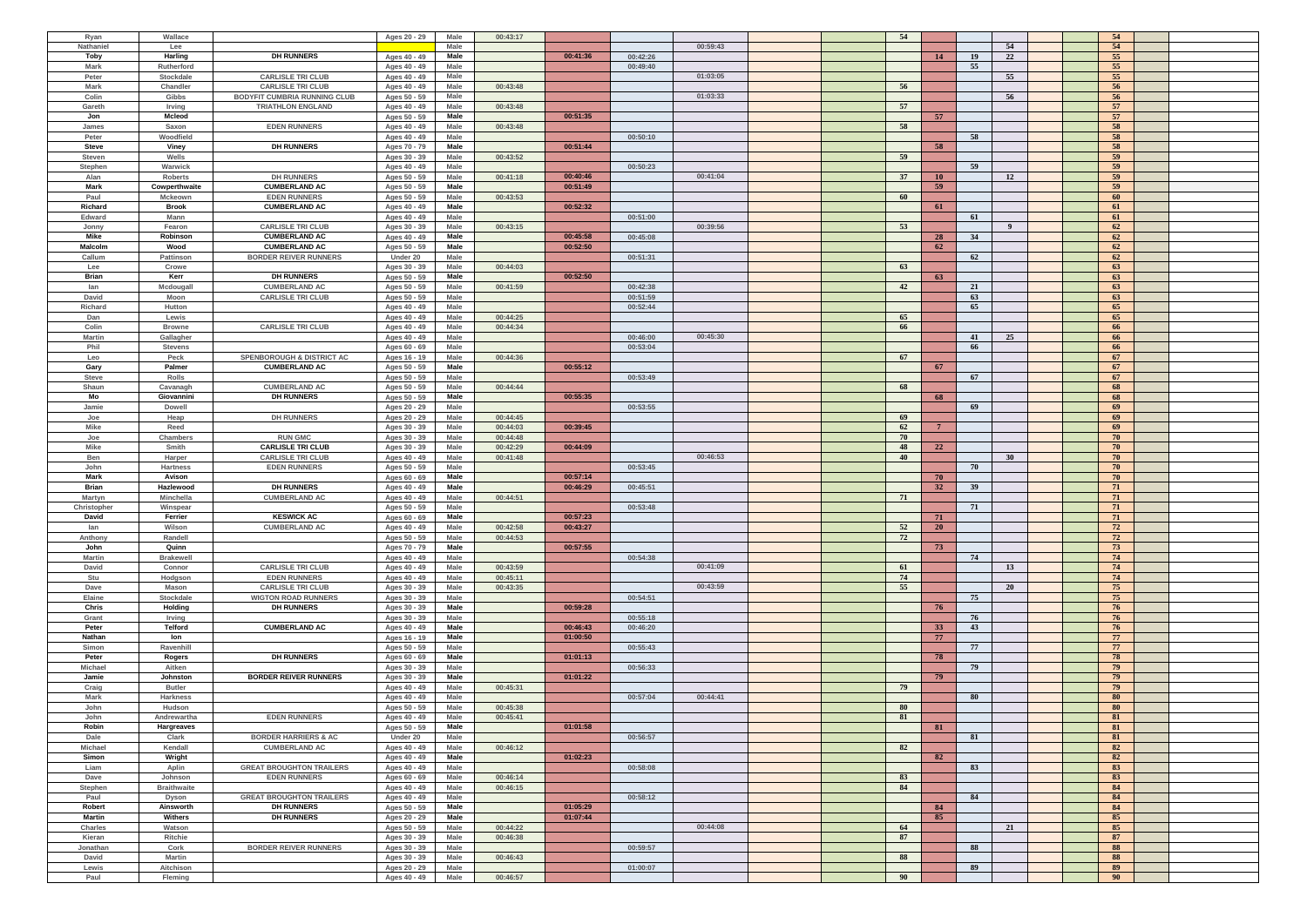| Jeff           | Carruthers      |                                 | Ages 70 - 79 | Male        |          |          | 01:01:22             |            |    | 90       | 90         |  |
|----------------|-----------------|---------------------------------|--------------|-------------|----------|----------|----------------------|------------|----|----------|------------|--|
| Andrew         | Cross           |                                 | Ages 40 - 49 | Male        |          |          | 01:04:14             |            |    | 92       | 92         |  |
|                |                 |                                 |              |             |          |          |                      |            |    |          |            |  |
| Shelley        | <b>Teasdale</b> |                                 | Ages 20 - 29 | Male        |          |          | 01:06:33             |            |    | 94       | 94         |  |
| Colin          | Walker          | ANNAN AND DISTRICT AC           | Ages 50 - 59 | Male        | 00:47:11 |          |                      | 94         |    |          | 94         |  |
| Paul           | Marshall        |                                 | Ages 50 - 59 | Male        |          |          | 01:10:24             |            |    | 95       | 95         |  |
| <b>Stewart</b> | Jamieson        |                                 | Ages 30 - 39 | Male        | 00:47:25 |          |                      | 96         |    |          | 96         |  |
| <b>Mark</b>    | Jones           | <b>EDINBURGH RUNNING CLUB</b>   | Ages 50 - 59 | Male        | 00:47:39 |          |                      | 98         |    |          | 98         |  |
| Pete           | Collins         |                                 | Ages 30 - 39 | Male        | 00:47:43 |          |                      | 99         |    |          | 99         |  |
| Raghunandana   | Vedapanakal     | <b>DERWENT AC</b>               | Ages 40 - 49 | Male        | 00:47:54 |          |                      | 101        |    |          | <b>101</b> |  |
| Gordon         | <b>Stewart</b>  | <b>DUMFRIES HARRIERS</b>        | Ages 30 - 39 | Male        | 00:45:18 |          | 00:44:01             | 75         |    | 27       | 102        |  |
|                |                 |                                 |              |             |          |          |                      |            |    |          |            |  |
| Julian         | Whitaker        |                                 | Ages 50 - 59 | Male        | 00:48:02 |          |                      | 102        |    |          | 102        |  |
| Pete           | Walls           | <b>TYNE BRIDGE HARRIERS</b>     | Ages 30 - 39 | <b>Male</b> | 00:48:07 |          |                      | 103        |    |          | 103        |  |
| Carl           | Deane           | <b>DH RUNNERS</b>               | Ages 50 - 59 | Male        | 00:45:27 | 00:45:26 |                      | 76         | 27 |          | 103        |  |
| James          | Taylor          |                                 | Ages 20 - 29 | Male        |          | 00:50:14 | 00:49:29             |            | 50 | 54       | 104        |  |
| Carl           | <b>Bowe</b>     | <b>BORDER REIVER RUNNERS</b>    | Ages 30 - 39 | Male        | 00:48:20 |          |                      | 104        |    |          | 104        |  |
| Andy           | Sweetman        | <b>BORDER REIVER RUNNERS</b>    | Ages 50 - 59 | Male        | 00:48:32 |          |                      | 106        |    |          | 106        |  |
| Andrew         | Walker          | <b>EDEN RUNNERS</b>             | Ages 60 - 69 | Male        | 00:48:40 |          |                      | 108        |    |          | 108        |  |
| <b>Martin</b>  | Sowerby         |                                 | Ages 30 - 39 | Male        | 00:48:45 |          |                      | 109        |    |          | 109        |  |
| Neil           | <b>Mcnulty</b>  |                                 | Ages 30 - 39 | Male        | 00:48:54 |          |                      | <b>110</b> |    |          | <b>110</b> |  |
|                |                 |                                 |              |             |          |          |                      |            |    |          |            |  |
| <b>Stephen</b> | Atherton        | <b>CUMBERLAND AC</b>            | Ages 50 - 59 | Male        |          | 00:51:05 | 00:49:42             |            | 54 | 56       | <b>110</b> |  |
| lan            | Watt            |                                 | Ages 30 - 39 | Male        | 00:48:55 |          |                      | 111        |    |          | 111        |  |
| <b>Mike</b>    | Edmondson       | <b>WIGTON ROAD RUNNERS</b>      | Ages 40 - 49 | Male        | 00:47:19 |          | 00:43:31             | 95         |    | 17       | 112        |  |
| John           | Lewis           | <b>CUMBERLAND AC</b>            | Ages 70 - 79 | Male        | 00:48:57 |          |                      | 112        |    |          | 112        |  |
| Larry          | Horne           | <b>EDEN RUNNERS</b>             | Ages 50 - 59 | Male        | 00:49:00 |          |                      | 114        |    |          | 114        |  |
| Rhys           | <b>Martin</b>   |                                 | Ages 16 - 19 | Male        | 00:49:04 |          |                      | 115        |    |          | 115        |  |
| Jeff           | Dandy           | <b>CUMBERLAND AC</b>            | Ages 50 - 59 | Male        | 00:49:05 |          |                      | 116        |    |          | 116        |  |
| Richard        | Aldersey        |                                 | Ages 30 - 39 | Male        | 00:45:27 |          | 00:45:51             | 77         |    | 40       | 117        |  |
| Paul           | Maxey           |                                 |              | Male        | 00:49:25 |          |                      | 117        |    |          | 117        |  |
|                |                 |                                 | Ages 50 - 59 |             |          |          |                      |            |    |          |            |  |
| Gary           | Chandler        | <b>DH RUNNERS</b>               | Ages 50 - 59 | Male        | 00:49:30 |          |                      | 118        |    |          | <b>118</b> |  |
| Kendal         | Kev             | <b>KENDAL AAC</b>               | Ages 40 - 49 | Male        | 00:49:30 |          |                      | 119        |    |          | <b>119</b> |  |
| Garry          | <b>Bower</b>    | <b>EDEN RUNNERS</b>             | Ages 50 - 59 | Male        | 00:47:00 |          | 00:46:37             | 91         |    | 29       | <b>120</b> |  |
| Campbell       | Mccaig          | <b>GALLOWAY HARRIERS</b>        | Ages 40 - 49 | Male        | 00:44:53 |          | 00:47:24             | 73         |    | 48       | <b>121</b> |  |
| Martin         | Trainor         | <b>CUMBERLAND AC</b>            | Ages 40 - 49 | Male        | 00:49:34 |          |                      | 121        |    |          | 121        |  |
| Jason          | Pollock         | <b>BORDER REIVER RUNNERS</b>    | Ages 50 - 59 | Male        | 00:49:36 |          |                      | 123        |    |          | 123        |  |
| Staurt         | <b>Black</b>    | QUEENSBERRY RUNNING CLUB        | Ages 30 - 39 | Male        | 00:49:37 |          |                      | 124        |    |          | 124        |  |
| Andrew         | Jefferson       | <b>CARLISLE TRI CLUB</b>        | Ages 50 - 59 | Male        | 00:49:42 |          |                      | 125        |    |          | 125        |  |
|                |                 |                                 |              |             |          |          |                      |            |    |          |            |  |
| lan            | Robinson        | <b>EDEN RUNNERS</b>             | Ages 60 - 69 | Male        | 00:49:50 |          |                      | 127        |    |          | 127        |  |
| Alan           | Hodgson         |                                 | Ages 40 - 49 | Male        | 00:50:16 |          |                      | 129        |    |          | 129        |  |
| David          | Mcginn          | <b>DH RUNNERS</b>               | Ages 40 - 49 | Male        |          | 01:01:47 | 00:57:55             |            | 80 | 50       | 130        |  |
| Robert         | Paterson        | <b>DERWENT AC</b>               | Ages 40 - 49 | Male        | 00:50:19 |          |                      | <b>130</b> |    |          | 130        |  |
| Andy           | <b>Toppin</b>   |                                 | Ages 50 - 59 | Male        | 00:50:39 |          |                      | 132        |    |          | 132        |  |
| Stephen        | Benson          |                                 | Ages 40 - 49 | Male        | 00:50:40 |          |                      | 133        |    |          | 133        |  |
| Craig          | Mcdougall       | <b>DH RUNNERS</b>               | Ages 50 - 59 | Male        | 00:50:42 |          |                      | 134        |    |          | 134        |  |
| Kerr           | <b>Brian</b>    | <b>DH RUNNERS</b>               | Ages 50 - 59 | Male        | 00:50:47 |          |                      | 137        |    |          | 137        |  |
|                |                 |                                 |              |             |          |          | 00:58:00             |            |    | 86<br>51 | 137        |  |
| Paul           | Teague          |                                 | Ages 50 - 59 | Male        |          |          | 00:59:36             |            |    |          |            |  |
| Gary           | Story           |                                 | Ages 40 - 49 | Male        | 00:51:11 |          |                      | 138        |    |          | 138        |  |
| Harvey         | Mcconnell       | <b>AURORA HARRIERS</b>          | Ages 50 - 59 | Male        | 00:51:29 |          |                      | 139        |    |          | 139        |  |
| Paul           | Saager          | <b>EDEN RUNNERS</b>             | Ages 60 - 69 | Male        | 00:51:34 |          |                      | 140        |    |          | 140        |  |
| Mark           | Foster          |                                 | Ages 30 - 39 | Male        | 00:47:27 | 00:48:54 |                      | 97         | 44 |          | 141        |  |
| Alan           | Bray            | <b>TEESDALE AC</b>              | Ages 70 - 79 | Male        | 00:51:42 |          |                      | 141        |    |          | 141        |  |
| <b>Matthew</b> | <b>Squires</b>  |                                 | Ages 40 - 49 | Male        |          |          | 00:59:11<br>01:03:02 |            |    | 91<br>53 | 144        |  |
| John           | Curran          | <b>KESWICK AC</b>               | Ages 50 - 59 | Male        | 00:48:35 | 00:47:51 |                      | 107        | 39 |          | 146        |  |
| David          | Wills           | <b>EDEN RUNNERS</b>             | Ages 50 - 59 | Male        | 00:52:10 |          |                      | 146        |    |          | 146        |  |
| Garry          | Dodd            | <b>FORDY RUNS</b>               | Ages 50 - 59 | Male        | 00:52:44 |          |                      | 147        |    |          | 147        |  |
|                |                 |                                 |              |             |          |          |                      |            |    |          |            |  |
| David          | Challis         | <b>EDEN RUNNERS</b>             | Ages 40 - 49 | Male        | 00:52:56 |          |                      | 148        |    |          | 148        |  |
| Ryan           | Knighton        |                                 | Ages 30 - 39 | Male        | 00:53:21 |          |                      | 149        |    |          | 149        |  |
| Stan           | Marsland        |                                 | Ages 60 - 69 | Male        | 00:53:25 |          |                      | 150        |    |          | <b>150</b> |  |
| Ryan           | <b>Brennand</b> | <b>EDEN RUNNERS</b>             | Ages 30 - 39 | Male        | 00:53:27 |          |                      | 151        |    |          | 151        |  |
| Matty          | Lyons           |                                 | Ages 30 - 39 | Male        | 00:53:27 |          |                      | 152        |    |          | 152        |  |
| Joseph         | Walker          | <b>CUMBERLAND AC</b>            | Ages 70 - 79 | Male        | 00:53:30 |          |                      | 153        |    |          | 153        |  |
| Simon          | Knell           | <b>EDEN RUNNERS</b>             | Ages 50 - 59 | Male        | 00:53:47 |          |                      | 154        |    |          | 154        |  |
| Chris          | Whitby          | <b>CUMBERLAND AC</b>            | Ages 50 - 59 | Male        |          | 00:56:37 | 00:59:22             |            | 69 | 85       | 154        |  |
| Mal            | Kular           |                                 | Ages 50 - 59 | Male        | 00:54:37 |          |                      | 155        |    |          | 155        |  |
| Alastair       | Young           | <b>CUMBERLAND AC</b>            | Ages 50 - 59 | Male        | 00:48:29 | 00:50:15 |                      | 105        | 51 |          | 156        |  |
| Stuart         | Lowthian        | <b>EDEN RUNNERS</b>             | Ages 60 - 69 | Male        | 00:55:04 |          |                      | 156        |    |          | 156        |  |
|                |                 |                                 |              |             |          |          |                      |            |    |          |            |  |
| Simon          | Flatman         | <b>EDEN RUNNERS</b>             | Ages 40 - 49 | Male        | 00:55:05 |          |                      | 157        |    |          | 157        |  |
| David          | Mcclounie       | <b>BORDER REIVER RUNNERS</b>    | Ages 40 - 49 | Male        | 00:47:50 |          | 00:49:42             | <b>100</b> |    | 57       | 157        |  |
| Peter          | House           | <b>EDEN RUNNERS</b>             | Ages 60 - 69 | Male        | 00:55:13 |          |                      | 158        |    |          | 158        |  |
| Scott          | Hume            | PORTOBELLO RUNNING CLUB         | Ages 50 - 59 | Male        | 00:55:25 |          |                      | 160        |    |          | 160        |  |
| Barry          | Rayson          |                                 | Ages 30 - 39 | Male        | 00:48:58 |          | 00:47:56             | 113        |    | 49       | 162        |  |
| Philip         | Solomon         |                                 | Ages 30 - 39 | Male        | 00:56:05 |          |                      | 162        |    |          | 162        |  |
| Hamish         | Macdonald       | <b>DUMFRIES RUNNING CLUB</b>    | Ages 60 - 69 | Male        | 00:56:40 |          |                      | 164        |    |          | 164        |  |
| David          | Raymond         | <b>TEESDALE AC</b>              | Ages 50 - 59 | Male        | 00:56:50 |          |                      | 165        |    |          | 165        |  |
| Grant          | Rambo Todd      |                                 | Ages 30 - 39 | Male        | 00:57:01 |          |                      | 166        |    |          | 166        |  |
| Peter          | Campbell        | <b>BORDER HARRIERS &amp; AC</b> | Ages 50 - 59 | Male        | 00:50:06 |          | 00:50:19             | 128        |    | 38       | 166        |  |
|                |                 |                                 |              |             |          |          |                      |            |    |          |            |  |
| <b>Mark</b>    | Drury           | <b>AURORA HARRIERS</b>          | Ages 40 - 49 | Male        | 00:57:08 |          |                      | 168        |    |          | 168        |  |
| Garry          | Shimmings       | <b>TRI-LAKELAND</b>             | Ages 50 - 59 | Male        | 00:57:16 |          |                      | 169        |    |          | 169        |  |
| Philip         | Whitfield       |                                 | Ages 50 - 59 | Male        | 00:57:29 |          |                      | 171        |    |          | 171        |  |
| Thomas         | Green           |                                 | Ages 20 - 29 | Male        | 00:57:49 |          |                      | 173        |    |          | 173        |  |
| Neil           | Gillespie       |                                 | Ages 40 - 49 | Male        | 00:57:56 |          |                      | 174        |    |          | 174        |  |
| Peter          | Earl            |                                 | Ages 40 - 49 | Male        | 00:58:23 |          |                      | 175        |    |          | 175        |  |
| David          | Holliday        | <b>DCH RUN CLUB</b>             | Ages 50 - 59 | Male        | 00:58:36 |          |                      | 176        |    |          | 176        |  |
| <b>Mark</b>    | Hetherington    | <b>TRI-LAKELAND</b>             | Ages 50 - 59 | Male        | 00:52:08 |          | 00:48:27             | 145        |    | 32       | 177        |  |
| Paul           | Harris          |                                 | Ages 50 - 59 | Male        | 00:58:53 |          |                      | 178        |    |          | 178        |  |
|                |                 |                                 | Ages 40 - 49 | Male        | 00:59:12 |          |                      | 179        |    |          | 179        |  |
| Robert         | Doloughan       |                                 |              |             |          |          |                      |            |    |          |            |  |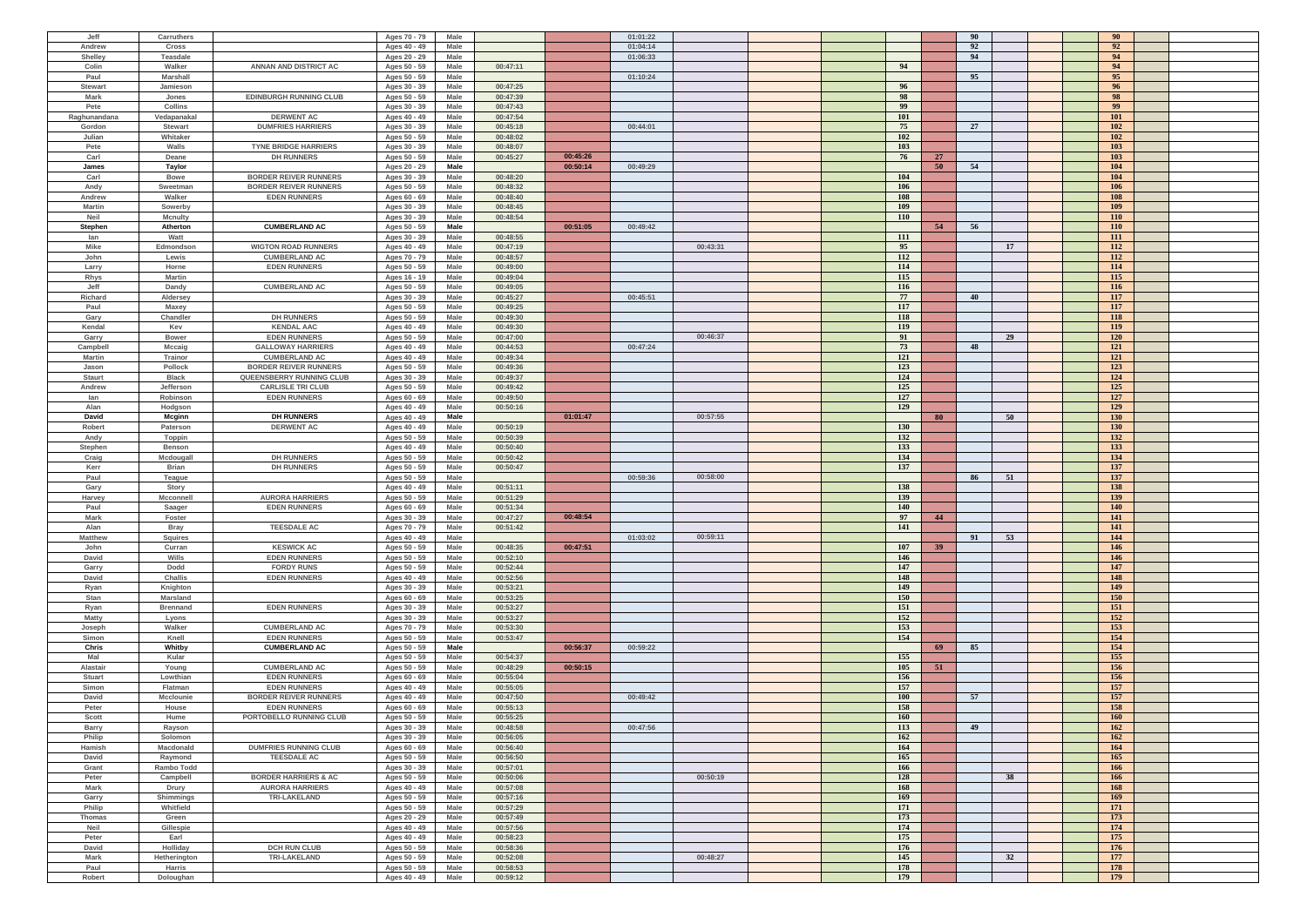| Howard                | Armstrong            | <b>BORDER REIVER RUNNERS</b>             | Ages 60 - 69 | Male        | 00:49:50 | 00:50:52 |          |          | 126             | 53             |                 |                | 179                   |  |
|-----------------------|----------------------|------------------------------------------|--------------|-------------|----------|----------|----------|----------|-----------------|----------------|-----------------|----------------|-----------------------|--|
| Richard               | <b>Boyce</b>         | <b>EDEN RUNNERS</b>                      | Ages 50 - 59 | Male        | 00:59:39 |          |          |          | <b>180</b>      |                |                 |                | <b>180</b>            |  |
| Samuel                | Harris               |                                          | Ages 16 - 19 | Male        | 00:59:46 |          |          |          | 181             |                |                 |                | 181                   |  |
|                       | <b>Bentham</b>       |                                          |              | Male        |          |          |          |          | 182             |                |                 |                | 182                   |  |
| Thomas                |                      |                                          | Ages 40 - 49 |             | 01:00:13 |          |          |          |                 |                |                 |                |                       |  |
| Andrew                | Thompson             | <b>BORDER REIVER RUNNERS</b>             | Ages 30 - 39 | Male        | 00:50:33 |          | 00:49:24 |          | 131             |                | 53              |                | 184                   |  |
| Allan                 | Gribbin              | <b>CUMBERLAND AC</b>                     | Ages 50 - 59 | <b>Male</b> | 01:03:33 |          |          |          | 184             |                |                 |                | 184                   |  |
| Graeme                | Cleeton              |                                          | Ages 30 - 39 | Male        | 01:03:53 |          |          |          | 185             |                |                 |                | 185                   |  |
| Calum                 | Lockhart             |                                          | Ages 40 - 49 | Male        | 01:04:01 |          |          |          | 186             |                |                 |                | 186                   |  |
| Carl                  | Ridley               |                                          | Ages 40 - 49 | Male        | 01:04:05 |          |          |          | 187             |                |                 |                | 187                   |  |
| Philip                | Mckay                |                                          | Ages 60 - 69 | Male        | 01:07:56 |          |          |          | 189             |                |                 |                | 189                   |  |
| David                 | <b>Mackie</b>        |                                          | Ages 30 - 39 | Male        | 01:08:22 |          |          |          | <b>190</b>      |                |                 |                | <b>190</b>            |  |
| Kevin                 | Holliday             | <b>TRI-LAKELAND</b>                      | Ages 40 - 49 | Male        | 01:10:53 |          |          |          | 191             |                |                 |                | 191                   |  |
| David                 | Clark                | <b>CUMBERLAND AC</b>                     | Ages 30 - 39 | Male        | 00:50:44 | 00:51:24 |          |          | 136             | 56             |                 |                | 192                   |  |
| Walter                | Wright               |                                          | Ages 70 - 79 | Male        | 01:16:38 |          |          |          | 192             |                |                 |                | 192                   |  |
| lain                  | Pattinson            | <b>BORDER REIVER RUNNERS</b>             | Ages 40 - 49 | Male        | 00:49:36 |          | 00:55:49 |          | 122             |                | 78              |                | <b>200</b>            |  |
| Stephen               | Jackson              | <b>CUMBERLAND AC</b>                     | Ages 60 - 69 | Male        | 00:51:55 | 00:53:22 |          |          | 142             | 65             |                 |                | 207                   |  |
| Richard               | Eastoe               | <b>CUMBERLAND AC</b>                     | Ages 60 - 69 | Male        | 00:51:55 | 00:58:00 |          |          | 143             | 74             |                 |                | 217                   |  |
|                       |                      |                                          |              |             |          | 00:54:44 |          |          |                 |                |                 |                | 227                   |  |
| Wayne                 | <b>Stevens</b>       | <b>DH RUNNERS</b>                        | Ages 40 - 49 | Male        | 00:56:02 |          |          |          | 161             | 66             |                 |                |                       |  |
| Paul                  | Teague               |                                          | Ages 50 - 59 | Male        | 00:57:01 | 00:57:40 |          |          | 167             | 72             |                 |                | 239                   |  |
| <b>Michael</b>        | Gibson               |                                          | Ages 20 - 29 | Male        | 00:57:23 |          | 00:53:47 |          | 170             |                | 72              |                | 242                   |  |
| <b>Steve</b>          | Campbell             |                                          | Ages 60 - 69 | Male        | 00:58:39 |          | 00:59:54 |          | 177             |                | 87              |                | 264                   |  |
| <b>Melissa</b>        | Albarran             |                                          | Ages 20 - 29 | Female      | 00:38:36 |          |          |          | $\mathbf{1}$    |                |                 |                | $\mathbf{1}$          |  |
| Sally                 | <b>Braithwaite</b>   | <b>EDEN RUNNERS</b>                      | Ages 40 - 49 | Female      |          |          |          | 00:39:53 |                 |                |                 | $\overline{2}$ | $\overline{2}$        |  |
| Victoria              | Rankin               | <b>BORDER HARRIERS &amp; AC</b>          | Ages 30 - 39 | Female      | 00:40:21 |          |          |          | $\mathbf{3}$    |                |                 |                | $\mathbf{3}$          |  |
| Joanne                | <b>Taylor-Friell</b> | <b>KENDAL AAC</b>                        | Ages 50 - 59 | Female      | 00:41:54 |          |          |          | $\overline{4}$  |                |                 |                | $\overline{4}$        |  |
| Katie                 | <b>Merrall</b>       |                                          |              | Female      |          |          |          | 00:41:55 |                 |                |                 | $\overline{4}$ | $\overline{4}$        |  |
| Jen                   | <b>Bale</b>          |                                          | Ages 20 - 29 | Female      |          |          | 00:45:23 |          |                 |                | $\sqrt{5}$      |                | 5 <sup>5</sup>        |  |
| Emma                  | Nielsen              | <b>EDEN RUNNERS</b>                      | Ages 40 - 49 | Female      | 00:42:17 |          |          |          | 6               |                |                 |                | 6                     |  |
|                       |                      |                                          |              |             |          |          |          |          |                 |                | 8               |                | 8 <sup>°</sup>        |  |
| Charlotte             | Richardson           |                                          | Ages 30 - 39 | Female      |          |          | 00:47:04 |          |                 |                |                 |                |                       |  |
| Susan                 | Holliday             | <b>CUMBERLAND AC</b>                     | Ages 40 - 49 | Female      | 00:42:41 |          |          |          | $\mathbf{8}$    |                |                 |                | 8 <sup>°</sup>        |  |
| Kerry                 | Grinbergs            | <b>EDEN RUNNERS</b>                      | Ages 40 - 49 | Female      | 00:42:49 |          |          |          | $\overline{9}$  |                |                 |                | $\overline{9}$        |  |
| Emily                 | Arter                | <b>CARLISLE TRI CLUB</b>                 |              | Female      |          |          |          | 00:46:38 |                 |                |                 | - 9            | 9 <sup>°</sup>        |  |
| Sue                   | <b>Toppin</b>        |                                          | Ages 50 - 59 | Female      | 00:42:50 |          |          |          | <b>10</b>       |                |                 |                | 10 <sup>1</sup>       |  |
| <b>Beverley</b>       | Smith                | <b>CUMBERLAND AC</b>                     | Ages 30 - 39 | Female      | 00:42:39 | 00:43:49 |          |          | $7\phantom{.0}$ | $\overline{4}$ |                 |                | 11                    |  |
| Joanne                | Humphreys            | <b>DERWENT AC</b>                        | Ages 40 - 49 | Female      |          |          |          | 00:47:54 |                 |                |                 | 11             | 11                    |  |
| Teresa                | <b>Medley</b>        | <b>BORDER HARRIERS &amp; AC</b>          | Ages 50 - 59 | Female      | 00:43:05 |          |          |          | -11             |                |                 |                | 11                    |  |
| Vic                   | Wilson               | <b>CUMBERLAND AC</b>                     | Ages 30 - 39 | Female      |          |          | 00:48:21 |          |                 |                | 12              |                | <b>12</b>             |  |
| Elaine                |                      |                                          |              |             |          |          |          |          | <b>12</b>       |                |                 |                | <b>12</b>             |  |
|                       | Kennedy-Walton       |                                          | Ages 40 - 49 | Female      | 00:43:13 |          |          |          |                 |                |                 |                |                       |  |
| Nicola                | Carruthers           | <b>DH RUNNERS</b>                        | Ages 40 - 49 | Female      |          | 00:48:55 |          |          |                 | <b>13</b>      |                 |                | 13                    |  |
| <b>Marie</b>          | Robson               | <b>HELM HILL RUNNERS</b>                 | Ages 50 - 59 | Female      | 00:43:27 |          |          |          | 13              |                |                 |                | 13                    |  |
| Kathryn               | <b>Metcalfe</b>      | <b>EDEN RUNNERS</b>                      | Ages 40 - 49 | Female      | 00:43:28 |          |          |          | <b>14</b>       |                |                 |                | 14                    |  |
| Joanne                | <b>Mckenzie</b>      | <b>CARLISLE TRI CLUB</b>                 | Ages 50 - 59 | Female      |          |          |          | 00:48:45 |                 |                |                 | 14             | 14                    |  |
| Katie                 | Haslam               | <b>DH RUNNERS</b>                        | Under 20     | Female      |          |          | 00:48:58 |          |                 |                | 14              |                | 14                    |  |
| Jennie                | Forster              |                                          | Ages 30 - 39 | Female      |          | 00:47:12 | 00:46:19 |          |                 | 9 <sup>°</sup> | 6               |                | 15                    |  |
| Liz                   | Postill              |                                          | Ages 40 - 49 | Female      |          |          |          | 00:48:47 |                 |                |                 | 15             | 15                    |  |
| <b>Stella</b>         | Atherton             | <b>CUMBERLAND AC</b>                     |              | Female      |          | 00:50:02 |          |          |                 | <b>15</b>      |                 |                | 15                    |  |
|                       |                      |                                          | Ages 50 - 59 |             |          |          |          |          |                 |                |                 |                |                       |  |
| Julie                 | <b>Dodd</b>          | <b>DH RUNNERS</b>                        | Ages 50 - 59 | Female      |          | 00:46:38 | 00:46:31 |          |                 | 8              | $7\phantom{.0}$ |                | 15                    |  |
| Sarah                 | Lord                 | <b>DH RUNNERS</b>                        | Ages 50 - 59 | Female      |          |          | 00:49:01 |          |                 |                | 15              |                | 15                    |  |
| Louise                | <b>Ruddick</b>       |                                          | Ages 40 - 49 | Female      |          |          | 00:49:04 |          |                 |                | 16              |                | 16 <sup>1</sup>       |  |
| Rachel                | Aspinall             |                                          | Ages 20 - 29 | Female      |          | 00:50:17 |          |          |                 | 17             |                 |                | 17                    |  |
| Kerry                 | <b>Braithwaite</b>   | <b>Carlise Tri Club</b>                  | Ages 40 - 49 | Female      |          | 00:50:41 |          |          |                 | 18             |                 |                | 18                    |  |
| Caroline              | <b>Mcbrearty</b>     |                                          | Ages 40 - 49 | Female      | 00:44:28 |          |          |          | <b>18</b>       |                |                 |                | 18                    |  |
| Julie                 | Story                | <b>DH RUNNERS</b>                        | Ages 50 - 59 | Female      |          | 00:50:47 |          |          |                 | 19             |                 |                | $19-19$               |  |
| Haley                 | <b>Millican</b>      |                                          | Ages 40 - 49 | Female      |          |          | 00:50:42 |          |                 |                | <b>20</b>       |                |                       |  |
| Rowane                | Glendinning          | <b>ANNAN AND DISTRICT AC</b>             |              | Female      |          |          |          |          |                 |                |                 |                | 20 <sup>°</sup>       |  |
| Hazel                 | Davis                | <b>KESWICK AC</b>                        |              |             |          |          |          | 00:52:20 |                 |                |                 | 20             | 20 <sup>°</sup>       |  |
| Julie                 | Ross                 |                                          |              |             |          |          |          |          |                 |                |                 |                |                       |  |
|                       |                      |                                          | Ages 50 - 59 | Female      | 00:44:08 |          |          | 00:42:52 | <b>16</b>       |                |                 | $\sqrt{5}$     | 21                    |  |
| <b>Molly</b><br>Sarah |                      | <b>CARLISLE TRI CLUB</b>                 | Ages 50 - 59 | Female      |          | 00:51:55 |          |          |                 | 22             |                 |                | 22                    |  |
|                       | Spriggs              |                                          | Under 20     | Female      |          |          | 00:50:56 |          |                 |                | 22              |                | 22                    |  |
|                       | <b>Brookes</b>       | <b>DH RUNNERS</b>                        | Ages 20 - 29 | Female      | 00:46:13 |          |          |          | 23              |                |                 |                | 23                    |  |
| Kerstin               | Dodd                 |                                          | Ages 20 - 29 | Female      |          |          | 00:50:56 |          |                 |                | 23              |                | 23                    |  |
| Alexandrea            | Gonzales             | QUEENSBURY RUNNING CLUB                  | Ages 20 - 29 | Female      | 00:44:39 |          | 00:44:38 |          | 19              |                | $\overline{4}$  |                | 23                    |  |
| Carly                 | Wellburn             |                                          | Ages 30 - 39 | Female      |          |          | 00:48:56 | 00:47:50 |                 |                | 13              | <b>10</b>      | 23                    |  |
| Lindsay               | Walker               | <b>KESWICK AC</b>                        | Ages 40 - 49 | Female      | 00:46:17 |          |          |          | 24              |                |                 |                | 24                    |  |
| Laura                 | Beaty                |                                          | Ages 30 - 39 | Female      |          | 00:52:15 |          |          |                 | 25             |                 |                | 25                    |  |
| Nicola                | <b>Black</b>         |                                          | Ages 30 - 39 | Female      | 00:45:00 | 00:44:11 |          |          | 21              | 5 <sup>1</sup> |                 |                | 26                    |  |
| Sue                   | Jeffrey              | <b>DUMFRIES RUNNING CLUB</b>             | Ages 30 - 39 | Female      | 00:44:24 |          | 00:47:06 |          | 17              |                | $\overline{9}$  |                | 26                    |  |
| Nicola                | Lee                  |                                          | Ages 30 - 39 | Female      |          |          | 00:51:34 |          |                 |                | 26              |                | 26                    |  |
| Suzanne               | Mcardle              | <b>CARLISLE TRI CLUB</b>                 | Ages 40 - 49 | Female      | 00:44:59 | 00:45:59 |          |          | <b>20</b>       | 6              |                 |                | 26                    |  |
| Andrea                | Challenger           | <b>CUMBERLAND AC</b>                     | Ages 40 - 49 | Female      |          | 00:52:42 |          |          |                 | 28             |                 |                | 28                    |  |
| Jemma                 | Williamson           |                                          | Ages 40 - 49 | Female      | 00:47:32 |          |          |          | 28              |                |                 |                | 28                    |  |
| <b>Stella</b>         | Atherton             | <b>CUMBERLAND AC</b>                     |              | Female      |          |          | 00:52:40 |          |                 |                | 28              |                | 28                    |  |
| Bev                   | Faulder              | <b>CUMBERLAND AC</b>                     | Ages 50 - 59 | Female      |          | 00:52:55 |          |          |                 |                |                 |                |                       |  |
|                       |                      |                                          | Ages 40 - 49 | Female      |          |          |          |          |                 | 29             |                 |                | 29                    |  |
| Sarah                 | Lupton               |                                          |              |             |          |          |          | 00:55:46 |                 |                |                 | 29             | 29                    |  |
| Lisa                  | Jackson              | <b>DERWENT AC</b>                        | Ages 30 - 39 | Female      | 00:45:22 |          |          | 00:45:55 | 22              |                |                 | 8              | 30 <sup>°</sup>       |  |
| Samantha              | Cartmel              |                                          | Ages 30 - 39 | Female      |          | 00:53:35 |          |          |                 | 31             |                 |                | 31                    |  |
| <b>Stevie</b>         | Sharp                |                                          | Ages 30 - 39 | Female      |          |          | 00:52:56 |          |                 |                | 31              |                | 31                    |  |
| Hannah                | Webb                 |                                          | Ages 30 - 39 | Female      | 00:48:09 |          |          |          | 31              |                |                 |                | 31                    |  |
| Kimberley             | Beaty                |                                          | Ages 30 - 39 | Female      |          | 00:53:35 |          |          |                 | 32             |                 |                | 32                    |  |
| <b>Beverley</b>       | Armstrong            | <b>DH RUNNERS</b>                        | Ages 40 - 49 | Female      | 00:48:10 |          |          |          | 32              |                |                 |                | 32                    |  |
| Carina                | Taylor               | <b>CUMBERLAND AC</b>                     | Ages 40 - 49 | Female      |          |          |          | 00:56:48 |                 |                |                 | 32             | 32                    |  |
| Nicola                | Berry                |                                          | Ages 30 - 39 | Female      |          |          | 00:53:35 |          |                 |                | 33              |                | 33 <sup>2</sup>       |  |
| Rachel                | Ash                  | <b>EDEN RUNNERS</b>                      | Ages 40 - 49 | Female      | 00:48:31 |          |          |          | 33              |                |                 |                | 33 <sup>2</sup>       |  |
| Susan                 | Cain                 | <b>CUMBERLAND AC</b>                     | Ages 60 - 69 | Female      | 00:46:29 | 00:46:22 |          |          | 26              | 7 <sup>7</sup> |                 |                | 33 <sup>2</sup>       |  |
| Laura                 | Farmer               | <b>DH RUNNERS</b>                        |              | Female      |          |          |          | 00:58:41 |                 |                |                 | 34             | 34                    |  |
| Katy                  | <b>Drewette</b>      | <b>EDEN RUNNERS</b>                      | Ages 40 - 49 | Female      |          |          |          | 00:59:24 |                 |                |                 | 35             | 35                    |  |
| Harriet               | North                | <b>EDEN RUNNERS</b><br><b>DH RUNNERS</b> | Ages 20 - 29 | Female      | 00:49:06 |          | 00:54:42 |          | 36              |                | 36              |                | 36<br>36 <sup>2</sup> |  |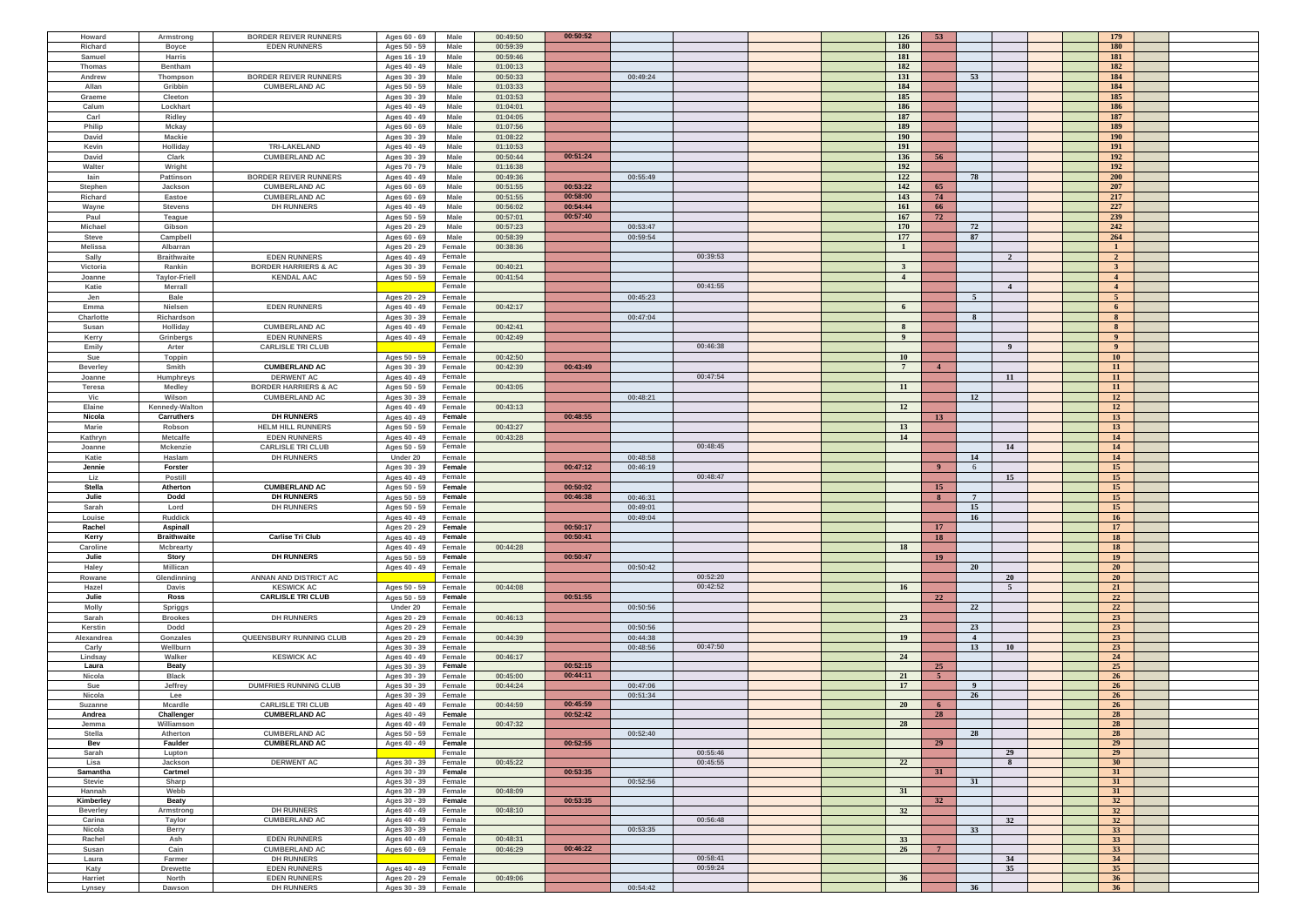|                 | Moore             | <b>DH RUNNERS</b>                   | Ages 40 - 49 | Female |          | 00:54:22 |          |          |     | 36 <sup>2</sup>  |    |    | 36 <sup>2</sup> |  |
|-----------------|-------------------|-------------------------------------|--------------|--------|----------|----------|----------|----------|-----|------------------|----|----|-----------------|--|
| Fiona<br>Alex   | Ashton            |                                     | Ages 40 - 49 | Female | 00:49:14 |          |          |          | 37  |                  |    |    | 37              |  |
|                 |                   |                                     |              |        |          |          |          |          |     |                  |    |    |                 |  |
| Kerrie          | Fiddler           | <b>DH RUNNERS</b>                   | Ages 50 - 59 | Female |          | 00:51:20 | 00:49:34 |          |     | <b>20</b>        | 17 |    | 37 <sup>7</sup> |  |
| Helen           | <b>Mcmanus</b>    |                                     | Ages 40 - 49 | Female |          |          | 00:55:07 |          |     |                  | 38 |    | 38              |  |
| Alyssia         | Thompson          | NEWCASTLE UNIVERSITY AC             | Ages 20 - 29 | Female | 00:49:37 |          |          |          | 39  |                  |    |    | 39 <sup>°</sup> |  |
| Kelly           | Patterson         |                                     | Ages 40 - 49 | Female |          | 00:56:59 |          |          |     | 39 <sup>°</sup>  |    |    | 39 <sup>°</sup> |  |
| Olivia          | Kidd              | <b>EDEN RUNNERS</b>                 | Ages 30 - 39 | Female | 00:49:39 |          |          |          | 40  |                  |    |    | 40              |  |
| Leeann          | <b>Barber</b>     | <b>CUMBERLAND AC</b>                | Ages 40 - 49 | Female | 00:47:47 |          | 00:48:05 |          | 29  |                  | 11 |    | 40              |  |
|                 |                   |                                     |              |        |          | 00:57:30 |          |          |     |                  |    |    |                 |  |
| Emma            | Jolly             |                                     | Ages 40 - 49 | Female |          |          |          |          |     | 40               |    |    | 40              |  |
| <b>Michelle</b> | Pattinson         | <b>BORDER REIVER RUNNERS</b>        | Ages 40 - 49 | Female |          |          | 00:55:51 |          |     |                  | 40 |    | 40              |  |
| Angela          | Gibbs             | <b>BODYFIT CUMBRIA RUNNING CLUB</b> | Ages 50 - 59 | Female |          |          |          | 01:01:46 |     |                  |    | 40 | 40              |  |
| Mica            | Lowthian          |                                     | Ages 30 - 39 | Female | 00:49:03 |          |          | 00:45:47 | 35  |                  |    | -6 | 41              |  |
| <b>Marie</b>    | Milligan          |                                     | Ages 40 - 49 | Female |          |          | 00:56:12 |          |     |                  | 41 |    | 41              |  |
|                 |                   |                                     |              |        |          |          |          |          |     |                  |    |    |                 |  |
| Heidi           | Underwood         |                                     | Ages 40 - 49 | Female |          | 00:57:56 |          |          |     | 41               |    |    | 41              |  |
| Nicky           | Proctor           | <b>DH RUNNERS</b>                   | Ages 30 - 39 | Female |          | 00:57:59 |          |          |     | 42               |    |    | 42              |  |
| Helen           | Tyson             | <b>EDEN RUNNERS</b>                 | Ages 40 - 49 | Female | 00:49:47 |          |          |          | 42  |                  |    |    | 42              |  |
| Sarah           | Chaudhri          | <b>CUMBERLAND AC</b>                | Ages 50 - 59 | Female |          |          | 00:56:12 |          |     |                  | 42 |    | 42              |  |
| Lucy            | <b>Morrison</b>   |                                     |              | Female |          |          |          | 01:02:50 |     |                  |    | 42 | 42              |  |
|                 |                   |                                     |              | Female |          |          |          | 01:04:15 |     |                  |    | 43 | 43              |  |
| Charlotte       | Cooper            |                                     |              |        |          |          |          |          |     |                  |    |    |                 |  |
| <b>Natalie</b>  | Appleton          | <b>CUMBERLAND AC</b>                | Ages 30 - 39 | Female | 00:50:07 |          |          |          | 44  |                  |    |    | 44              |  |
| Susan           | Steel             |                                     | Ages 50 - 59 | Female |          |          |          | 01:04:15 |     |                  |    | 44 | 44              |  |
| Katie           | Bird              | <b>EDEN RUNNERS</b>                 | Ages 30 - 39 | Female | 00:50:14 |          |          |          | 45  |                  |    |    | 45              |  |
| Lucy            | Taylor            | <b>CARLISLE TRI CLUB</b>            |              | Female |          |          |          | 01:18:01 |     |                  |    | 45 | 45              |  |
| Karen           |                   | <b>CUMBERLAND AC</b>                |              |        |          | 00:58:25 |          |          |     |                  |    |    |                 |  |
|                 | Cowperthwaite     |                                     | Ages 50 - 59 | Female |          |          |          |          |     | 46               |    |    | 46              |  |
| Elizabeth       | Shaw              |                                     | Ages 50 - 59 | Female |          |          |          | 01:18:11 |     |                  |    | 46 | 46              |  |
| Gillian         | <b>Baxter</b>     | <b>CUMBERLAND AC</b>                | Ages 60 - 69 | Female | 00:50:15 |          |          |          | -46 |                  |    |    | 46              |  |
| Kirsty          | Rowell            |                                     | Ages 30 - 39 | Female |          |          | 00:58:15 |          |     |                  | 48 |    | 48              |  |
| Gillian         | Fletcher          | <b>CUMBERLAND AC</b>                | Ages 50 - 59 | Female |          | 00:58:28 |          |          |     | 48               |    |    | 48              |  |
| Stacey          | <b>Brewer</b>     | <b>TRI LAKELAND</b>                 | Ages 30 - 39 | Female | 00:51:14 |          |          |          | 49  |                  |    |    | 49              |  |
|                 |                   |                                     |              |        |          |          |          |          |     |                  |    |    |                 |  |
| Jen             | Cotter            |                                     | Ages 30 - 39 | Female |          |          | 00:58:41 |          |     |                  | 49 |    | 49              |  |
| <b>Beth</b>     | Cameron           |                                     | Ages 20 - 29 | Female |          | 00:58:50 |          |          |     | 50 <sup>°</sup>  |    |    | 50              |  |
| Jen             | Lawson            |                                     | Ages 40 - 49 | Female |          |          | 00:58:42 |          |     |                  | 50 |    | 50              |  |
| Megan           | <b>Edwards</b>    |                                     | Ages 20 - 29 | Female |          |          | 00:59:17 |          |     |                  | 52 |    | 52              |  |
| Nicola          | Latimer           | <b>WIGTON ROAD RUNNERS</b>          | Ages 50 - 59 | Female | 00:51:49 |          |          |          | 52  |                  |    |    | 52              |  |
| <b>Michelle</b> | <b>Barrow</b>     |                                     |              | Female |          | 00:59:50 |          |          |     | 53               |    |    | 53              |  |
|                 |                   |                                     | Ages 30 - 39 |        |          |          |          |          |     |                  |    |    |                 |  |
| Christine       | <b>Bradley</b>    |                                     | Ages 40 - 49 | Female | 00:51:51 |          |          |          | 53  |                  |    |    | 53              |  |
| Nicola          | <b>Edwards</b>    | <b>CARLISLE TRI CLUB</b>            | Ages 50 - 59 | Female |          |          | 00:59:19 |          |     |                  | 53 |    | 53              |  |
| Fiona           | Ferguson          | <b>EDEN RUNNERS</b>                 | Ages 50 - 59 | Female | 00:48:55 |          | 00:50:08 |          | 34  |                  | 19 |    | 53              |  |
| Jenni           | Lynn              | <b>BODYFIT CUMBRIA RUNNING CLUB</b> | Ages 30 - 39 | Female |          |          | 00:59:49 |          |     |                  | 54 |    | 54              |  |
|                 |                   |                                     |              |        |          |          |          |          |     |                  |    |    |                 |  |
| Jill            | Carruthers        |                                     | Ages 40 - 49 | Female |          | 00:52:30 | 00:52:42 |          |     | 27               | 27 |    | 54              |  |
| Sarah           | Minchella         | <b>CUMBERLAND AC</b>                | Ages 40 - 49 | Female | 00:51:51 |          |          |          | 54  |                  |    |    | 54              |  |
| Caron           | White             | <b>CUMBERLAND AC</b>                | Ages 40 - 49 | Female | 00:49:25 | 00:50:10 |          |          | 38  | 16 <sup>16</sup> |    |    | 54              |  |
| Sandra          | Allan             |                                     | Ages 60 - 69 | Female |          | 00:59:52 |          |          |     | 54               |    |    | 54              |  |
| Teresa          | Ennini            |                                     | Ages 40 - 49 | Female |          |          | 00:59:56 |          |     |                  | 55 |    | 55              |  |
|                 |                   |                                     |              |        |          |          |          |          |     |                  |    |    |                 |  |
| Lisanne         | Whitaker          |                                     | Ages 50 - 59 | Female | 00:51:54 |          |          |          | 55  |                  |    |    | 55              |  |
| Karen           | Littlejohn        | <b>DUMFRIES RUNNING CLUB</b>        | Ages 40 - 49 | Female |          | 00:52:14 | 00:53:00 |          |     | 24               | 32 |    | 56              |  |
| Suzy            | Ryan              |                                     | Ages 40 - 49 | Female |          |          | 00:59:57 |          |     |                  | 56 |    | 56              |  |
| <b>Brenda</b>   | <b>Elliott</b>    | <b>CUMBERLAND AC</b>                | Ages 50 - 59 | Female |          | 01:00:39 |          |          |     | 56               |    |    | 56              |  |
| Emma            | Bzik              | <b>CUMBERLAND AC</b>                | Ages 40 - 49 | Female |          | 01:00:55 |          |          |     | 57               |    |    | 57              |  |
|                 |                   |                                     |              |        |          |          |          |          |     |                  |    |    |                 |  |
| <b>Maureen</b>  | Dickson           | <b>DUMFRIES RUNNING CLUB</b>        | Ages 60 - 69 | Female | 00:52:02 |          |          |          | 57  |                  |    |    | 57              |  |
| Charlotte       |                   |                                     | Ages 50 - 59 | Female |          | 01:01:18 |          |          |     | 58               |    |    | 58              |  |
|                 | Deane             | <b>DH RUNNERS</b>                   |              |        |          |          |          |          |     |                  |    |    |                 |  |
| Gill            | Harding           | <b>DH RUNNERS</b>                   | Ages 60 - 69 | Female |          |          | 01:00:35 |          |     |                  | 59 |    | 59              |  |
| Nicola          | Wilkinson         |                                     |              |        |          |          |          |          | -60 |                  |    |    | 60              |  |
|                 |                   | <b>CUMBERLAND AC</b>                | Ages 30 - 39 | Female | 00:52:19 |          |          |          |     |                  |    |    |                 |  |
| Hannah          | Westley           | <b>CUMBERLAND AC</b>                | Ages 40 - 49 | Female | 00:50:37 | 00:48:54 |          |          | 48  | 12               |    |    | 60              |  |
| Deb             | Callaghan         |                                     | Ages 50 - 59 | Female |          |          | 01:00:38 |          |     |                  | 60 |    | 60              |  |
| Sophie          | Dodd              | #CLUB NOT RECOGNISED#               | Ages 20 - 29 | Female | 00:52:41 |          |          |          | 61  |                  |    |    | 61              |  |
| Wendy           | <b>Beesley</b>    | <b>DH RUNNERS</b>                   | Ages 50 - 59 | Female |          | 01:01:39 |          |          |     | 61               |    |    | 61              |  |
| Lynsey          | Hanlon            | QUEENSBERRRY RUNNING CLUB           | Ages 30 - 39 | Female |          |          | 00:54:46 | 00:54:29 |     |                  | 37 | 25 | 62              |  |
|                 |                   |                                     |              |        |          |          |          |          |     |                  |    |    |                 |  |
| Alison          | Wright            |                                     | Ages 40 - 49 | Female |          |          | 01:01:00 |          |     |                  | 62 |    | 62              |  |
| Susan           | <b>Black</b>      | <b>TYNEDALE HARRIERS &amp; AC</b>   | Ages 50 - 59 | Female | 00:52:47 |          |          |          | 62  |                  |    |    | 62              |  |
| Rachel          | Bowman            | <b>DH RUNNERS</b>                   | Ages 50 - 59 | Female |          | 01:01:43 |          |          |     | 62               |    |    | 62              |  |
| Lauren          | <b>Black</b>      |                                     | Ages 30 - 39 | Female | 00:52:48 |          |          |          | 63  |                  |    |    | 63              |  |
| Donna           | Fergusson         |                                     | Ages 30 - 39 | Female |          |          | 01:02:06 |          |     |                  | 64 |    | 64              |  |
| Amanda          | Glallagher        |                                     | Ages 40 - 49 | Female |          | 01:02:02 |          |          |     | 65               |    |    | 65              |  |
| Linda           | Cameron           | QUEENSBERRRY RUNNING CLUB           | Ages 50 - 59 | Female |          |          | 00:55:40 | 00:54:36 |     |                  | 39 | 26 | 65              |  |
|                 |                   |                                     |              |        |          |          |          |          |     |                  |    |    |                 |  |
| Jacquie         | Molyneux          | <b>WIGTON ROAD RUNNERS</b>          | Ages 60 - 69 | Female |          | 01:02:19 |          |          |     | 66               |    |    | 66              |  |
| <b>Mhairi</b>   | <b>Beattie</b>    |                                     | Ages 40 - 49 | Female | 00:53:10 |          |          |          | 67  |                  |    |    | 67              |  |
| Harriet         | Smalley           |                                     | Under 20     | Female |          |          | 01:04:56 |          |     |                  | 67 |    | 67              |  |
| Lesley          | Wallace           | <b>WOMEN ON THE RUN</b>             | Ages 50 - 59 | Female | 00:53:13 |          |          |          | 68  |                  |    |    | 68              |  |
| Yeolande        | <b>Davies</b>     |                                     | Ages 60 - 69 | Female |          |          | 01:04:53 |          |     |                  | 68 |    | 68              |  |
| Kim             | Aldersey          |                                     | Ages 40 - 49 | Female | 00:51:54 |          |          | 00:48:46 | 56  |                  |    | 13 | 69              |  |
|                 |                   |                                     |              |        |          |          |          |          |     |                  |    |    |                 |  |
| <b>Marie</b>    | Findlay           |                                     | Ages 40 - 49 | Female |          |          | 01:04:53 |          |     |                  | 69 |    | 69              |  |
| Fiona           | <b>Britton</b>    | <b>BODYFIT CUMBRIA RUNNING CLUB</b> | Ages 50 - 59 | Female |          |          | 00:56:50 | 00:53:29 |     |                  | 45 | 24 | 69              |  |
| Juliet          | Grieves           | <b>BODYFIT CUMBRIA RUNNING CLUB</b> | Ages 50 - 59 | Female | 00:53:21 |          |          |          | 69  |                  |    |    | 69              |  |
| Paula           | Jackson           | <b>CUMBERLAND AC</b>                | Ages 50 - 59 | Female |          | 01:02:42 |          |          |     | 69               |    |    | 69              |  |
| Kelly           | Gullen            | <b>DH RUNNERS</b>                   | Ages 40 - 49 | Female |          | 01:04:22 |          |          |     | 70               |    |    | 70              |  |
| Alison          | Marsland          |                                     | Ages 50 - 59 | Female | 00:53:24 |          |          |          | -70 |                  |    |    | 70              |  |
|                 |                   |                                     |              |        |          |          |          |          |     |                  |    |    |                 |  |
| Julia           | Lyons             |                                     | Ages 30 - 39 | Female | 00:53:27 |          |          |          | 71  |                  |    |    | 71              |  |
| Katie           | Clarke            |                                     | Ages 50 - 59 | Female |          | 01:04:28 |          |          |     | 71               |    |    | 71              |  |
| Katie           | Teasdale          |                                     | Ages 20 - 29 | Female |          |          | 01:06:34 |          |     |                  | 72 |    | 72              |  |
| Caroline        | Withers           |                                     | Ages 20 - 29 | Female |          | 01:04:55 |          |          |     | 72               |    |    | 72              |  |
| Hannah          | Latimer           | <b>WIGTON ROAD RUNNERS</b>          | Ages 20 - 29 | Female | 00:53:38 |          |          |          | 73  |                  |    |    | 73              |  |
| Shirley         | Teasdale          |                                     |              | Female |          |          | 01:06:33 |          |     |                  | 73 |    | 73              |  |
|                 |                   |                                     | Ages 30 - 39 |        |          |          |          |          |     |                  |    |    |                 |  |
| Rachel          | Goodfellow        |                                     | Ages 30 - 39 | Female |          | 01:06:14 |          |          |     | 74               |    |    | 74              |  |
| Claire          | <b>Borradaile</b> |                                     | Ages 40 - 49 | Female | 00:53:46 |          |          |          | 74  |                  |    |    | 74              |  |
| Rebecca         | Toppin            | <b>CARLISLE TRI CLUB</b>            | Ages 40 - 49 | Female | 00:51:44 | 00:51:59 |          |          | 51  | 23               |    |    | 74              |  |
| Sheila          | Tyeson            | <b>GALLOWAY HARRIERS</b>            | Ages 50 - 59 | Female |          |          | 01:06:47 |          |     |                  | 74 |    | 74              |  |
| Niamh           | Clarke            |                                     | Ages 20 - 29 | Female |          | 01:07:23 |          |          |     | 75               |    |    | 75              |  |
| Joanne          | Rumney            |                                     | Ages 30 - 39 | Female | 00:51:28 | 00:52:23 |          |          | 50  | 26               |    |    | 76              |  |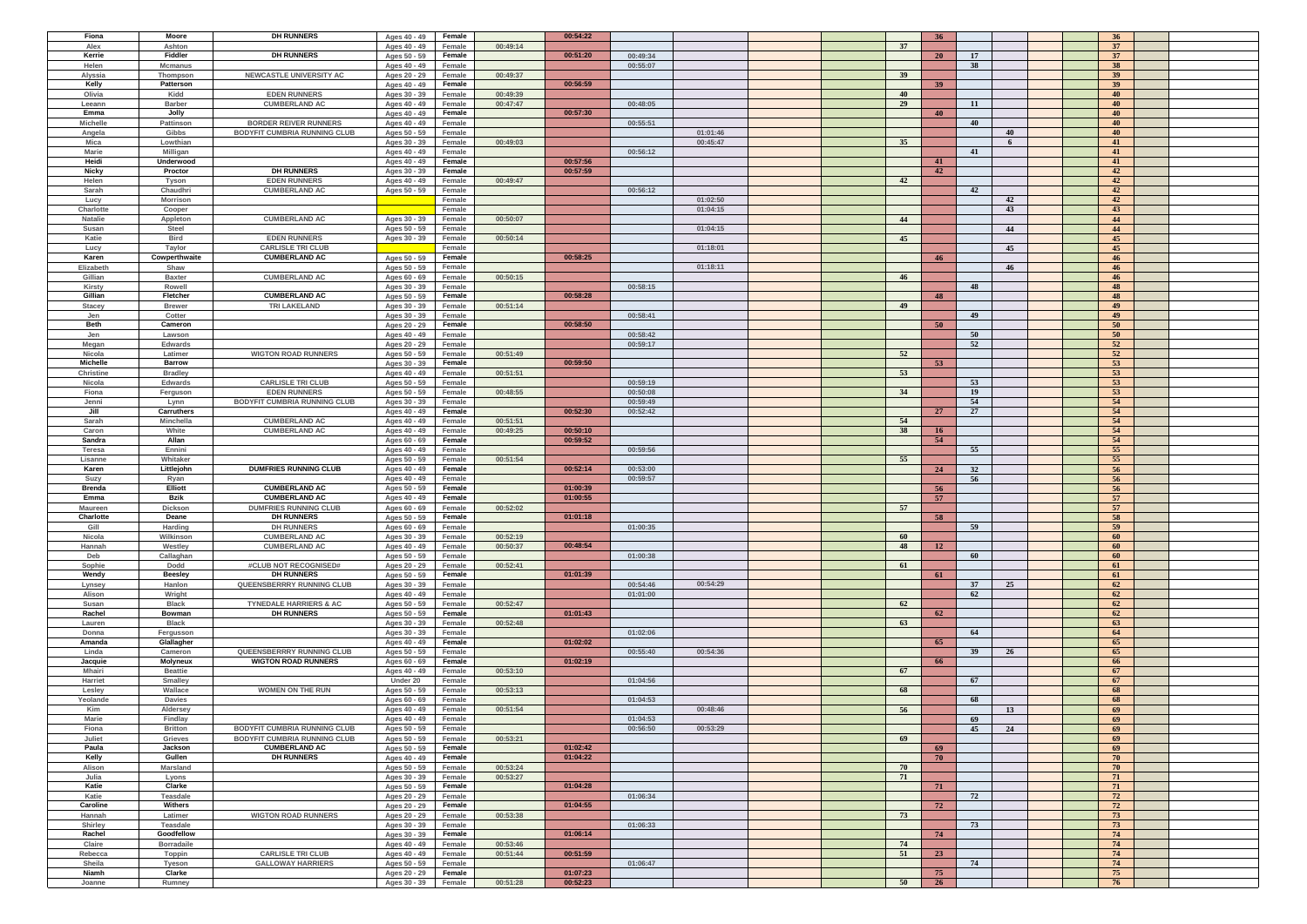| Gayle            | Andrews            |                                     | Ages 40 - 49 | Female | 00:52:11 |          |          | 00:51:02 | 59         |    | <b>18</b> | 77         |  |
|------------------|--------------------|-------------------------------------|--------------|--------|----------|----------|----------|----------|------------|----|-----------|------------|--|
| Deborah          | <b>Mitchell</b>    | <b>AURORA HARRIERS</b>              | Ages 50 - 59 | Female | 00:54:24 |          |          |          | 77         |    |           | 77         |  |
|                  |                    |                                     |              |        |          |          |          |          |            |    |           |            |  |
| Anne             | Avison             |                                     | Ages 60 - 69 | Female |          | 01:08:21 |          |          |            | 77 |           | 77         |  |
| Marzena          | Giera              |                                     | Ages 30 - 39 | Female | 00:52:50 | 00:49:22 |          |          | 64         | 14 |           | 78         |  |
| Sarah            | Penrice            | <b>DH RUNNERS</b>                   | Ages 30 - 39 | Female |          | 01:08:46 |          |          |            | 78 |           | 78         |  |
| Carol            | Thomson            | <b>DH RUNNERS</b>                   | Ages 60 - 69 | Female |          |          | 01:08:23 |          |            |    | 78        | 78         |  |
| Emma             | Taylor             | <b>DH RUNNERS</b>                   | Ages 30 - 39 | Female |          |          | 01:09:33 |          |            |    | 79        | 79         |  |
| Cath             | Wood               |                                     | Ages 30 - 39 | Female |          | 01:09:54 |          |          |            | 79 |           | 79         |  |
| Jennifer         | Moody              | <b>CARLISLE TRI CLUB</b>            | Ages 40 - 49 | Female | 00:54:44 |          |          |          | - 80       |    |           | 80         |  |
| Claire-Louise    | Mann               |                                     |              | Female |          |          | 01:10:26 |          |            |    | 81        | 81         |  |
|                  |                    |                                     | Ages 30 - 39 |        |          |          |          |          |            |    |           |            |  |
| Susanne          | Mcdougall          | <b>DH RUNNERS</b>                   | Ages 70 - 79 | Female |          | 01:18:06 |          |          |            | 81 |           | 81         |  |
| Joanna           | Jablonska          | <b>CARLISLE TRI CLUB</b>            | Ages 30 - 39 | Female |          |          | 01:10:52 |          |            |    | 82        | 82         |  |
| Sharon           | Dawson             |                                     | Ages 50 - 59 | Female | 00:55:07 |          |          |          | 82         |    |           | 82         |  |
| Fiona            | Walker             |                                     | Ages 60 - 69 | Female |          | 01:26:05 |          |          |            | 82 |           | 82         |  |
| Nicole           | Kendall            |                                     | Ages 30 - 39 | Female | 00:55:13 |          |          |          | 83         |    |           | 83         |  |
| Catherine        | Wood               | <b>DH RUNNERS</b>                   | Ages 30 - 39 | Female |          |          | 01:11:38 |          |            |    | 83        | 83         |  |
| Heather          | Rowe               | <b>Carlise Tri Club</b>             | Ages 50 - 59 | Female |          | 01:26:10 |          |          |            | 83 |           | 83         |  |
|                  |                    |                                     |              |        |          |          |          |          |            |    |           |            |  |
| Carole           | Miller             | <b>DH RUNNERS</b>                   | Ages 50 - 59 | Female | 00:55:19 |          |          |          | 85         |    |           | 85         |  |
| Celestina        | Mahovic            |                                     | Ages 30 - 39 | Female | 00:55:49 |          |          |          | 86         |    |           | 86         |  |
| Sheena           | Horner             | <b>GALLOWAY HARRIERS</b>            | Ages 40 - 49 | Female |          |          | 01:22:35 |          |            |    | 86        | 86         |  |
| Liz              | Farthing           | <b>EDEN RUNNERS</b>                 | Ages 50 - 59 | Female | 00:56:13 |          |          |          | 88         |    |           | 88         |  |
| Amber            | Forsyth            |                                     | Ages 50 - 59 | Female | 00:56:17 |          |          |          | 89         |    |           | 89         |  |
| Patricia         | White              | <b>WOMEN ON THE RUN</b>             | Ages 60 - 69 | Female | 00:56:22 |          |          |          | 90         |    |           | 90         |  |
| Tracie           | Pollock            | <b>BORDER REIVER RUNNERS</b>        | Ages 50 - 59 | Female | 00:56:23 |          |          |          | 91         |    |           | 91         |  |
| Julie            | Gate               | <b>EDEN RUNNERS</b>                 | Ages 50 - 59 | Female | 00:52:10 |          | 00:53:44 |          | 58         |    | 34        | 92         |  |
|                  |                    |                                     |              |        |          |          |          |          |            |    |           |            |  |
| Karen            | Lillie             | <b>LONELY GOAT RC</b>               | Ages 50 - 59 | Female | 00:56:31 |          |          |          | 92         |    |           | 92         |  |
| Margaret         | Mossman            |                                     | Ages 40 - 49 | Female | 00:56:33 |          |          |          | 93         |    |           | 93         |  |
| <b>Natalie</b>   | <b>Bingham</b>     | <b>DH RUNNERS</b>                   | Ages 30 - 39 | Female |          | 01:01:44 |          | 00:56:39 |            | 63 | 31        | 94         |  |
| Louise           | <b>Franks</b>      | <b>TEESDALE AC</b>                  | Ages 30 - 39 | Female | 00:56:51 |          |          |          | 94         |    |           | 94         |  |
| Ann              | <b>Stuart</b>      |                                     | Ages 60 - 69 | Female | 00:50:32 |          | 00:51:29 | 00:52:26 | 47         |    | 25<br>22  | 94         |  |
| Sally            | <b>Blackmore</b>   | <b>EDEN RUNNERS</b>                 | Ages 50 - 59 | Female | 00:56:53 |          |          |          | 95         |    |           | 95         |  |
| Kerry            | Jardine            | <b>DUMFRIES RUNNING CLUB</b>        | Ages 20 - 29 | Female | 00:57:24 |          |          |          | 96         |    |           | 96         |  |
| Karen            | <b>Mclean</b>      | <b>CUMBERLAND AC</b>                | Ages 60 - 69 | Female | 00:57:58 |          |          |          | 97         |    |           | 97         |  |
|                  |                    |                                     |              |        |          |          |          |          |            |    |           |            |  |
| Helen            | Taylor             | <b>DH RUNNERS</b>                   | Ages 50 - 59 | Female | 00:58:08 |          |          |          | 98         |    |           | 98         |  |
| Diane            | Lockhart           | <b>QUAKERS RUNNING CLUB</b>         | Ages 40 - 49 | Female | 00:58:13 |          |          |          | 99         |    |           | 99         |  |
| Becca            | Newton             |                                     | Ages 30 - 39 | Female | 00:58:18 |          |          |          | <b>100</b> |    |           | <b>100</b> |  |
| Emily            | Jackson            | <b>DH RUNNERS</b>                   | Ages 20 - 29 | Female |          | 00:58:17 | 01:00:06 |          |            | 44 | 57        | <b>101</b> |  |
| Louise           | Thomson            |                                     | Ages 30 - 39 | Female |          | 00:59:37 | 00:58:48 |          |            | 51 | 51        | 102        |  |
| Anna             | Larden             | <b>EDEN RUNNERS</b>                 | Ages 40 - 49 | Female | 00:58:22 |          |          |          | 103        |    |           | 103        |  |
|                  |                    | <b>CASTLE DOUGLAS RUNNING CLUB</b>  |              |        | 00:58:23 |          |          |          | 104        |    |           | 104        |  |
| Lindsay          | Earl               |                                     | Ages 40 - 49 | Female |          |          |          |          |            |    |           |            |  |
| Nicola           | Cowan              | <b>CUMBERLAND AC</b>                | Ages 30 - 39 | Female |          | 00:58:27 | 01:00:16 |          |            | 47 | 58        | 105        |  |
| Elisa            | Trainor            | <b>CUMBERLAND AC</b>                | Ages 30 - 39 | Female | 00:53:28 | 00:53:43 |          |          | 72         | 33 |           | 105        |  |
| Fiona            | <b>Britton</b>     | BODYFIT CUMBRIA RUNNING CLUB        | Ages 50 - 59 | Female |          | 01:01:32 | 00:56:50 |          |            | 60 | 45        | 105        |  |
| Jennie           | <b>Davies</b>      | <b>WOMEN ON THE RUN</b>             | Ages 70 - 79 | Female | 00:58:29 |          |          |          | 105        |    |           | 105        |  |
| Gemma            | Laurie             |                                     | Ages 40 - 49 | Female | 00:58:34 |          |          |          | 106        |    |           | 106        |  |
| Sharon           | Donald             | <b>DCH RUN CLUB</b>                 | Ages 40 - 49 | Female | 00:58:35 |          |          |          | 107        |    |           | 107        |  |
| <b>Michelle</b>  | <b>Barron</b>      | <b>WIGTON ROAD RUNNERS</b>          |              | Female | 00:58:41 |          |          |          | 108        |    |           | 108        |  |
|                  |                    |                                     | Ages 40 - 49 |        |          |          |          |          |            |    |           |            |  |
| Joanne           | Walker             |                                     | Ages 40 - 49 | Female | 00:58:44 |          |          |          | 109        |    |           | 109        |  |
| Mary             | Messenge           | <b>DH RUNNERS</b>                   | Ages 50 - 59 | Female |          |          | 01:07:57 | 00:59:38 |            |    | 76<br>36  | 112        |  |
| Laura            | Rudd               |                                     | Ages 30 - 39 | Female | 00:59:30 |          |          |          | 113        |    |           | 113        |  |
| <b>Beth</b>      | Casson             | <b>TRI-LAKELAND</b>                 | Ages 30 - 39 | Female | 01:00:07 |          |          |          | 114        |    |           | 114        |  |
| Sue              | Scholey            |                                     | Ages 40 - 49 | Female |          |          | 01:08:16 | 00:59:45 |            |    | 77<br>37  | 114        |  |
| Felicity         | Lynch              |                                     | Ages 30 - 39 | Female | 01:00:13 |          |          |          | 115        |    |           | 115        |  |
| Gail             | Jones              | <b>DH RUNNERS</b>                   | Ages 50 - 59 | Female | 00:54:30 | 00:55:29 |          |          | 78         | 37 |           | 115        |  |
|                  |                    |                                     |              |        |          |          |          |          |            |    |           |            |  |
| Fiona            | Jardine            | <b>DUMFRIES RUNNING CLUB</b>        | Ages 50 - 59 | Female | 01:00:13 |          |          |          | 116        |    |           | 116        |  |
| Eleanor          | <b>Buck</b>        | <b>TEESDALE AC</b>                  | Ages 20 - 29 | Female | 01:00:16 |          |          |          | 117        |    |           | 117        |  |
| Jane             | Lenza              | <b>DUMFRIES RUNNING CLUB</b>        | Ages 60 - 69 | Female |          | 00:59:55 | 01:01:56 |          |            | 55 | 63        | 118        |  |
| Jackie           | <b>Bennett</b>     | <b>CUMBERLAND AC</b>                | Ages 40 - 49 | Female | 01:00:39 |          |          |          | <b>119</b> |    |           | 119        |  |
| Hayley           | Todd               |                                     | Ages 30 - 39 | Female | 01:00:53 |          |          |          | <b>120</b> |    |           | 120        |  |
| Kat              | Hutton             | <b>DERWENT AC</b>                   | Ages 40 - 49 | Female | 00:54:03 |          | 00:56:32 |          | 76         |    | 44        | 120        |  |
| Laura            | <b>Broatch</b>     | <b>DUMFRIES RUNNING CLUB</b>        | Ages 40 - 49 | Female | 00:53:55 |          | 00:57:20 |          | 75         |    | 46        | 121        |  |
| Louise           | Farmer             | <b>DH RUNNERS</b>                   | Ages 40 - 49 | Female | 01:00:55 |          |          |          | 121        |    |           | 121        |  |
| Paula            | <b>Mitchell</b>    |                                     |              |        | 01:01:05 |          |          |          |            |    |           | 122        |  |
|                  |                    |                                     | Ages 40 - 49 | Female |          |          |          |          | 122        |    |           |            |  |
| Claire           | Lloyd              | <b>WIGTON ROAD RUNNERS</b>          | Ages 40 - 49 | Female | 01:01:17 |          |          |          | 123        |    |           | 123        |  |
| Helen            | Edmondson          | <b>WIGTON ROAD RUNNERS</b>          | Ages 40 - 49 | Female | 01:01:20 |          |          |          | 124        |    |           | 124        |  |
| Lindsay          | <b>Buck</b>        | <b>CUMBERLAND FELL RUNNERS</b>      | Ages 60 - 69 | Female | 01:01:34 |          |          |          | 125        |    |           | 125        |  |
| Bella            | Sabbagh            |                                     | Ages 40 - 49 | Female | 01:01:43 |          |          |          | 126        |    |           | 126        |  |
| Rachel           | Hewson             | <b>WIGTON ROAD RUNNERS</b>          | Ages 30 - 39 | Female | 01:01:52 |          |          |          | 127        |    |           | 127        |  |
| Claire           | Heggie             | <b>BORDER REIVER RUNNERS</b>        | Ages 40 - 49 | Female | 01:02:17 |          |          |          | 128        |    |           | 128        |  |
| Andrea           | Mesenger           | <b>CUMBERLAND AC</b>                | Ages 30 - 39 | Female | 01:02:55 |          |          |          | 129        |    |           | 129        |  |
|                  |                    | <b>DH RUNNERS</b>                   |              |        |          |          |          |          |            |    |           |            |  |
| <b>Frances</b>   | <b>Braithwaite</b> |                                     | Ages 40 - 49 | Female |          | 01:01:29 | 01:05:48 |          |            | 59 | 70        | 129        |  |
| Pamela           | Coughlan           | <b>CARLISLE TRI CLUB</b>            | Ages 60 - 69 | Female | 00:58:18 |          |          | 00:54:42 | <b>101</b> |    | 28        | 129        |  |
| Holly            | Harper             |                                     | Ages 20 - 29 | Female | 01:03:12 |          |          |          | <b>130</b> |    |           | 130        |  |
| Tracey           | Kennett            | <b>CUMBERLAND AC</b>                | Ages 40 - 49 | Female | 00:54:52 | 00:58:28 |          |          | 81         | 49 |           | 130        |  |
| Julie            | <b>Britton</b>     | <b>DH RUNNERS</b>                   | Ages 50 - 59 | Female |          | 01:01:53 | 01:02:57 |          |            | 64 | 66        | <b>130</b> |  |
| Gay              | Eastoe             | <b>CUMBERLAND AC</b>                | Ages 60 - 69 | Female | 00:55:53 | 00:58:03 |          |          | 87         | 43 |           | <b>130</b> |  |
| <b>Bryony</b>    | Craig              |                                     | Ages 30 - 39 | Female | 01:03:33 |          |          |          | 131        |    |           | 131        |  |
|                  |                    |                                     |              |        |          |          |          |          |            |    |           |            |  |
| Emma             | Goodwin            |                                     | Ages 30 - 39 | Female | 01:03:34 |          |          |          | 132        |    |           | 132        |  |
| Tanya            | <b>Bushell</b>     | <b>WOMEN ON THE RUN</b>             | Ages 40 - 49 | Female | 01:04:22 |          |          |          | 133        |    |           | 133        |  |
| Julie            | Fell               | <b>DH RUNNERS</b>                   | Ages 40 - 49 | Female |          | 01:02:41 | 01:02:33 |          |            | 68 | 65        | 133        |  |
| <b>Christine</b> | Whitford           | <b>TEESDALE AC</b>                  | Ages 60 - 69 | Female | 01:04:37 |          |          |          | 134        |    |           | 134        |  |
| Haniyeh          | Pattinson          |                                     | Ages 30 - 39 | Female | 01:05:10 |          |          |          | 136        |    |           | 136        |  |
| Tessa            | Mcdonald           |                                     | Ages 20 - 29 | Female | 01:05:14 |          |          |          | 137        |    |           | 137        |  |
| Andrea           | Paisley            |                                     | Ages 30 - 39 | Female | 01:05:33 |          |          |          | 138        |    |           | 138        |  |
| Susan            | Winn               | <b>WOMEN ON THE RUN</b>             |              |        | 01:05:42 |          |          |          | 139        |    |           | 139        |  |
|                  |                    |                                     | Ages 50 - 59 | Female |          |          |          |          |            |    |           |            |  |
| Angela           | <b>Burns</b>       | <b>CUMBERLAND AC</b>                | Ages 50 - 59 | Female | 01:06:23 |          |          |          | <b>140</b> |    |           | 140        |  |
| Lesley           | <b>Talbot</b>      | <b>BODYFIT CUMBRIA RUNNING CLUB</b> | Ages 50 - 59 | Female | 00:58:20 |          |          | 01:00:30 | 102        |    | 38        | 140        |  |
| Vicki            | <b>Deritis</b>     | <b>TYNE BRIDGE HARRIERS</b>         | Ages 50 - 59 | Female | 01:07:12 |          |          |          | 141        |    |           | 141        |  |
| Annabelle        | Allen              | BODYFIT CUMBRIA RUNNING CLUB        | Ages 50 - 59 | Female | 01:07:41 |          |          |          | 142        |    |           | 142        |  |